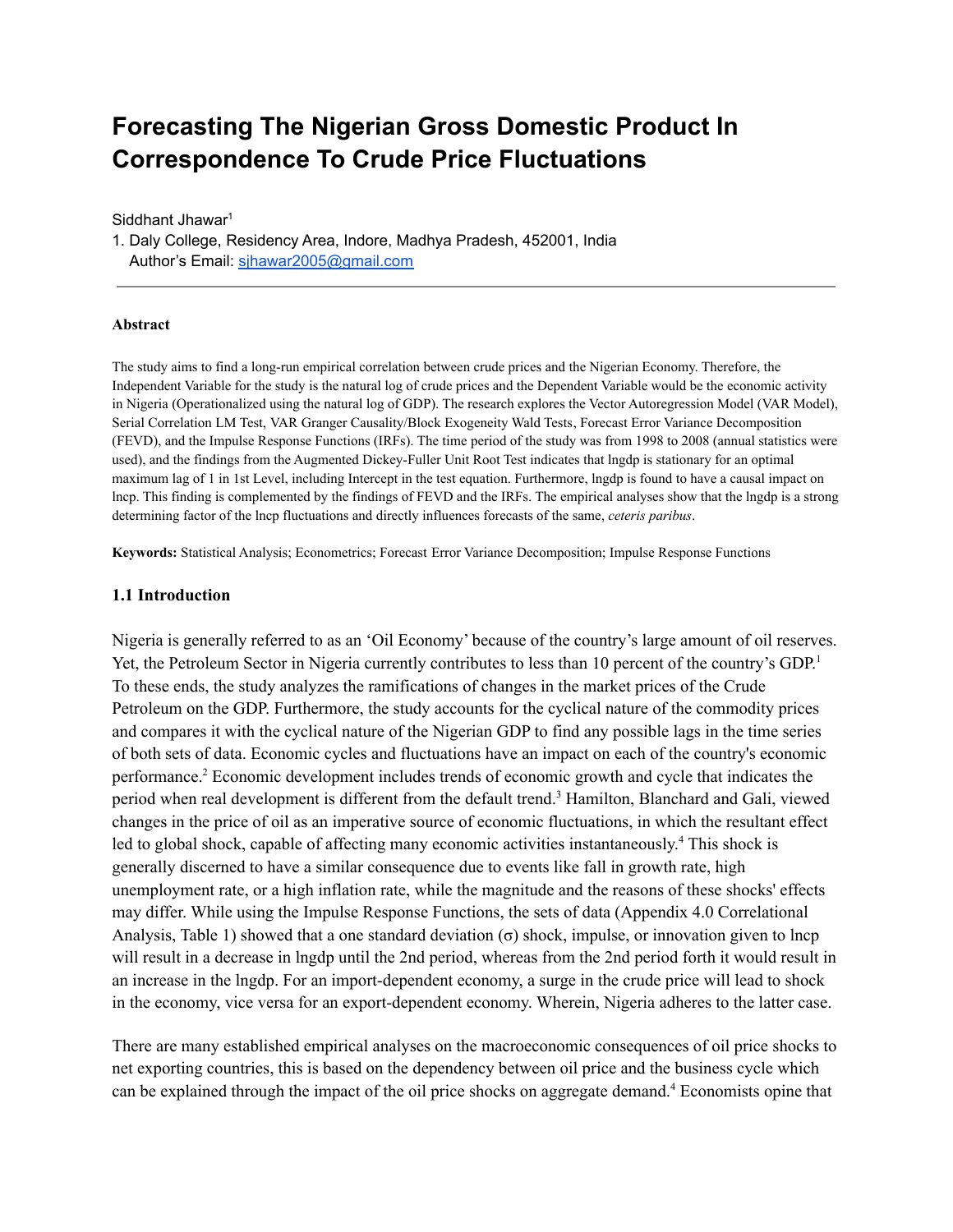an increased crude price would reduce the national real output by initially causing a decrease in the aggregate supply. Since higher energy (raw material in an economic, production process) prices imply that firms will purchase less energy, and the quantity demanded of energy by the firms can be assessed by an analysis of the Price Elasticity of Demand of energy in the market and the %∆Price. Consequently, the productivity - operationalized as the efficiency of the production of a good or service expressed using a ratio of the output created by the number of inputs involved in the production process - of any given volume of capital and labor would diminish and cause a loss of potential real output. The aforementioned changes in the economic conditions, without exception, would cause a decrease in the numbers of factors of production and real wages. The following negative spiral would engender a leftward shift in the Aggregate Demand.

#### **1.2 Rationale Behind the Study**

As a result of the author's awareness of the significance of fluctuations of crude oil prices on the economic growth of the 'Oil Economy',<sup>1</sup> the brainwave to execute this study emerged. External supply-side shocks have the ability to adversely affect international trade, consumption, as well as the investment injected into the economy. An increase in the crude prices can reduce trade deficits in the short-run and make a major contribution to the balance of payments, which is particularly relevant for developing economies, such as Nigeria. The primary purpose behind this research is to analyze the sole impact of crude oil price fluctuations on the GDP growth in Nigeria, *ceteris paribus*.

#### **2.0 Methodology**

The statistical models aim at exploring the correlation and trend existing between the crude oil prices on the nominal national output (GDP). The data employed is an annual measure of central tendency sourced from Statista and The World Bank. The data sets cover a time period of 1998 to 2008. All the variables are operationalized in United States Dollars (US\$). The Nigerian GDP acts as a proxy of the aggregate Nigerian economic activity. Before applying any time series, the statistical properties of the variables were tested to determine both the long-run and the short-run causal relationships and the summary of the statistics of all variables in this econometric analysis.

### **2.1 Variables**

*Independent Variable (IV) :* Natural Logarithmic of Crude Oil Prices (denoted by '*lncp*') *Dependent Variable (DV) :* Natural Logarithmic of Nominal GDP (denoted by '*lngdp'*)

#### **2.2 Estimation Procedure and the Selection of an Optimal Time Lag**

The ideal lag length must be determined in order to prevent overstating or understating the real amount of lag, as well as to avoid biased estimates of accepting the null hypothesis when it should be rejected, and vice versa. For instance, too many lags can cause a loss of degrees of freedom, statistically insignificant coefficients, and multicollinearity; whereas, too few lags can cause specification errors. A level VAR model of order is estimated using the largest possible order of the integration of the basic variables and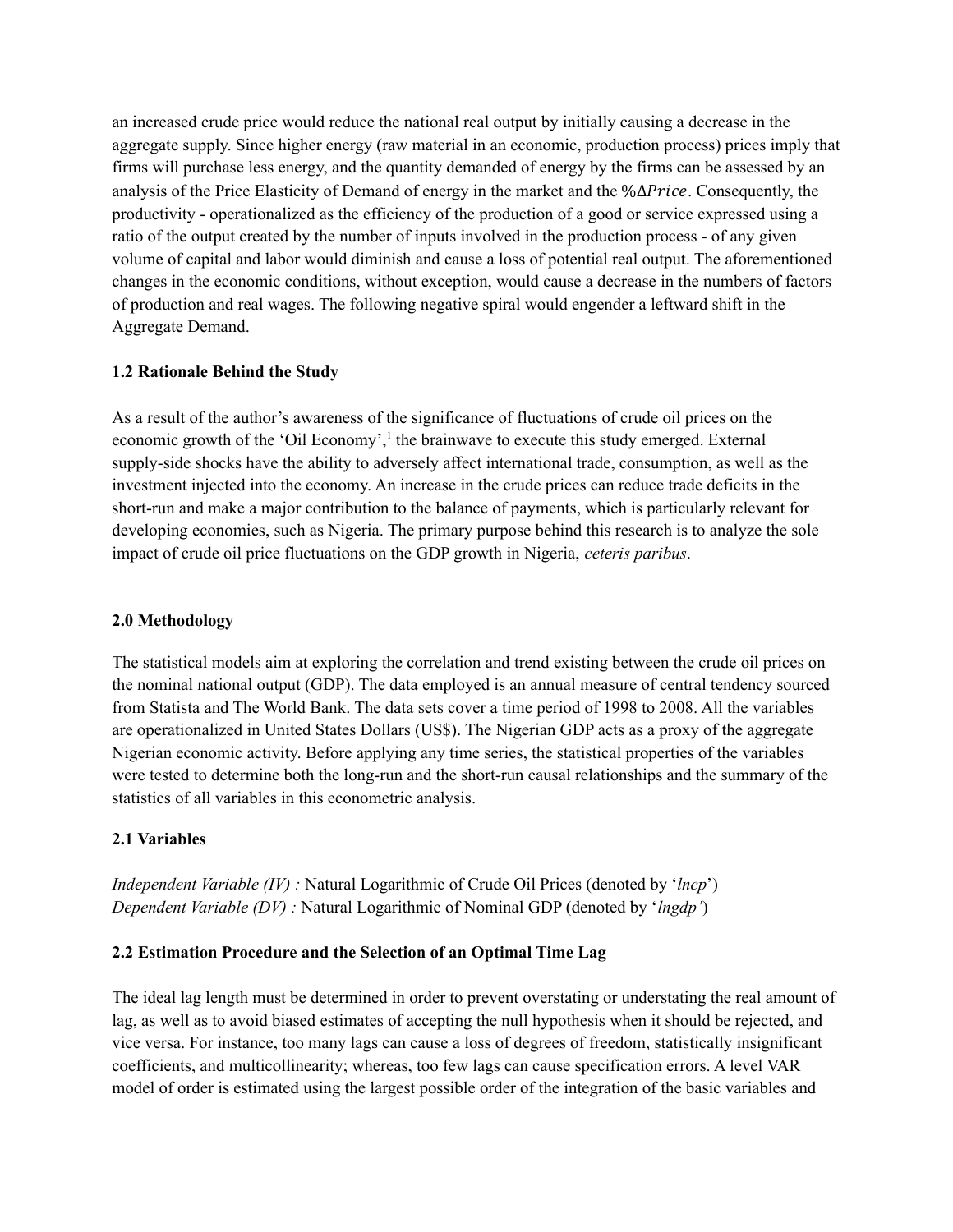the ideal lag length, and zero restrictions tests are performed on lagged coefficients of the regressors up to the optimal lag. The study used Time Series data; therefore, it was ensured that all data collected was on an annual basis. The statistical analysis used the Ordinary Least Squares (OLS) to estimate the parameters. Cointegration techniques were used to evaluate the relationship between crude oil prices and the economic growth in Nigeria. The Vector Autoregressive Model (VAR) and Variance Decomposition Model were utilized so that they provide estimates of both the short-run and long-run. If variables are not stationary, co-integration between variables is found to occur and refuses to die off after taking their first difference (Setargie, 2015).

Since the dependence of the DV on the IV is rarely instantaneous, the DV, very often, responds to the IV with a lapse of time (lag).

The study utilised LR: Sequentially modified LR test statistic, FPE: Final Predict Error, AIC: Akaike Information Criterion, SC: Schwarz Information Criterion, and HQ: Hannan-Quinn Information Criterion to deduce the optimal lag (k) for the assessment of the VAR Model. Since the maximum minimizations occur at the second lag length, and FPE and AIC are better choices for smaller samples, the proposed k=1.

The Optimal Lag Selected is Lag 1. (Appendix 4.2.1 and Appendix 4.2.2).

#### **2.3 Vector Auto Regression (VAR) Model**

The objective of the analysis is to identify the interdependencies between the variables, namely Gross Domestic Product (lngdp) and Crude Prices (lncp). Each variable in the model is stated as independent in the specification as a function of its latency and the lag of other variables in the model. In other words, the DV is a function of its lagged values and the lagged values of the IV in the model. The model takes into consideration 2 independent, exogenous error terms, which are  $\varepsilon_{1t}$ ,  $\varepsilon_{2t}$ . These

stochastic error terms are interpreted as structural innovations, impulses, or shocks. Interpretation of the Short Run coefficients is as in any other linear model: they are c*eteris paribus* effects and inference can be based on the usual ordinary least square method (OLS) standard errors and test statistics.

$$
\ln gdp_t = \alpha + \sum_{i=1}^{k} \beta_i \ln gdp_{t-i} + \sum_{j=1}^{k} \gamma_j \ln cp_{t-j} + \varepsilon_{1t}
$$
 (1)

$$
\ln cp_t = \delta + \sum_{i=1}^k \beta_i \ln cp_{t-i} + \sum_{j=1}^k \gamma_j \ln gdp_{t-j} + \varepsilon_{2t}
$$
\n(2)

(Appendix 4.3). Derived from the estimates are the following equations for the model: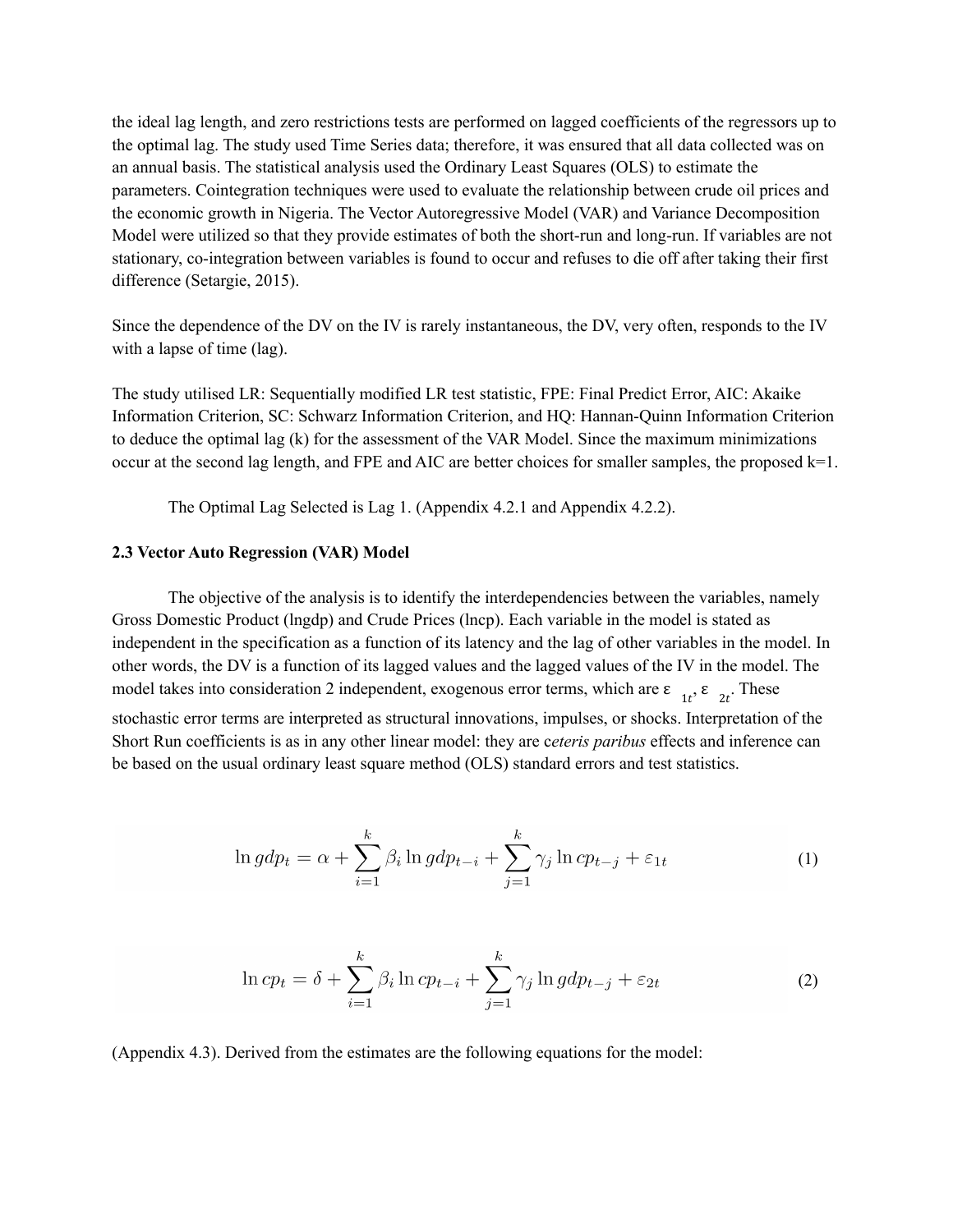$$
ln gdp = c(1).ln cp + c(2).ln gdp(-1) + c(3)
$$
\n(3)

$$
lncp = c(4).lngdp + c(5).lncp(-1) + c(6)
$$
\n(4)

#### **2.4.0 Augmented Dickey-Fuller Unit Root Test on D[lnGDP]**

Maximum Lags used for each condition were 1, but the Lag Length for each condition remained 0; the Selection Criterion was the Akaike Info Criterion (AIC). These stationarity tests were performed because there lies a need to estimate the maximum order of integration of the DV.

#### **2.4.1 In Level, Included in Test Equation: Intercept**

(Appendix 4.4.1). Because the Absolute Value of the Augmented Dickey-Fuller t-Statistic is lower than all the three absolute, test critical values, the null hypothesis stating 'ln(GDP) has a unit root' cannot be rejected at any given significance level.

#### **2.4.2 In Level, Included in Test Equation: Trend and Intercept**

(Appendix 4.4.2). Known is that the  $@$ Trend("1998") and the constant term is statistically significant. Because the Absolute Value of the Augmented Dickey-Fuller t-Statistic is lower than all the three absolute, test critical values, the null hypothesis stating 'ln(GDP) has a unit root' cannot be rejected at any given significance level.

Therefore, in Level the series is *non-stationary*.

#### **2.4.3 In 1st Level, Included in Test Equation: Intercept**

(Appendix 4.4.3). Because the Absolute Value of the Augmented Dickey-Fuller t-Statistic is lower than only one of the three absolute, test critical values (at the 1% significance levels), the null hypothesis stating 'ln(GDP) has a unit root' is to be rejected. Hence, in 1st Level and only when the constant is included as an exogenous, the series is stationary.

#### **2.4.4 In 1st Level, Included in Test Equation: Trend and Intercept**

(Appendix 4.4.4). Because the Absolute Value of the Augmented Dickey-Fuller t-Statistic is lower than two of the three absolute, test critical values (at 1% and 5% significance levels), the null hypothesis stating 'ln(GDP) has a unit root' cannot be rejected at any any level except the 10% significance level. Even though the Augmented Dickey-Fuller t-Statistic is weakly significant at the 10% level, the null hypothesis that ln(GDP) has a unit root is rejected at the 10% level.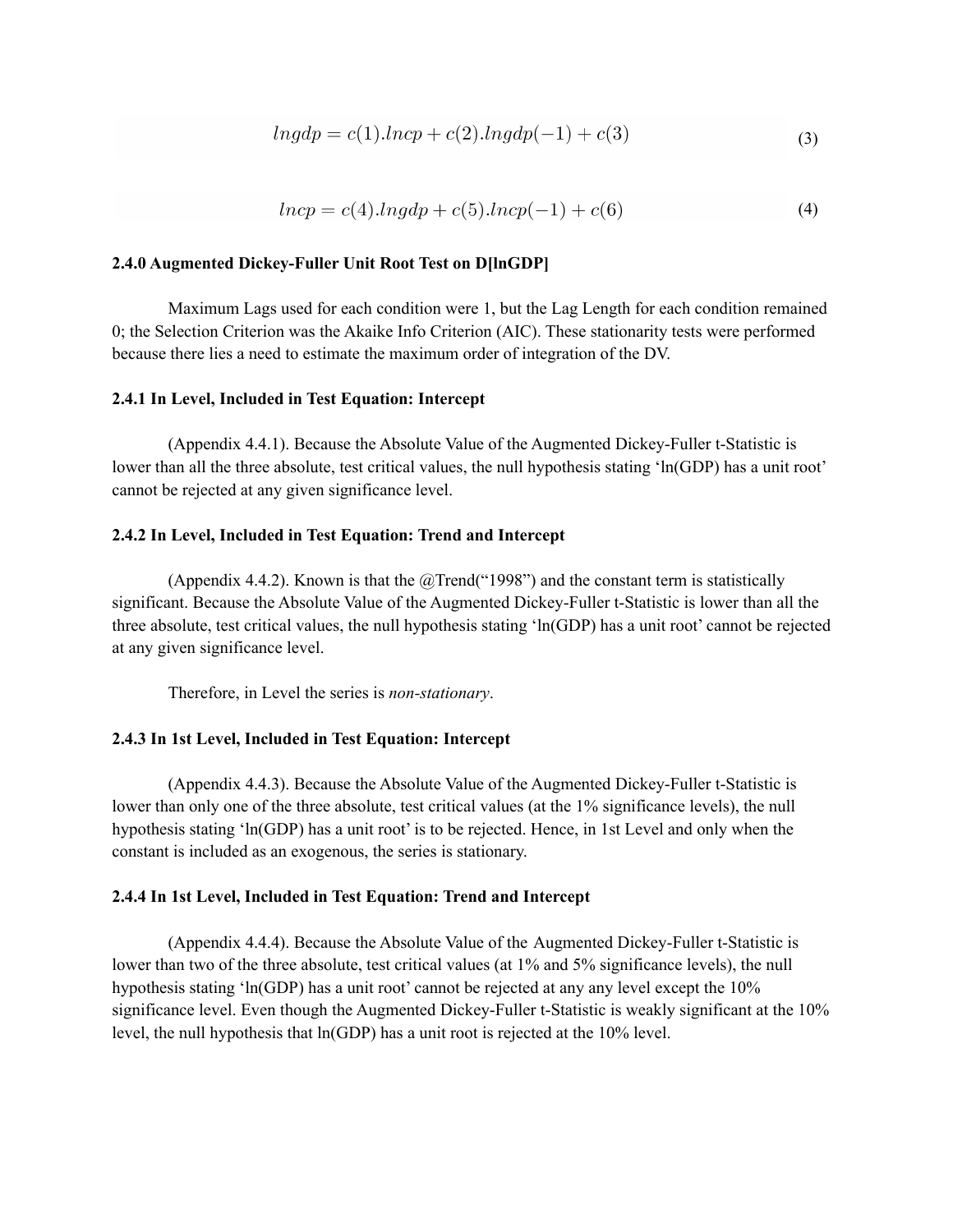Therefore, the ln(GDP) is only stationary in the 1st Level with the Intercept included in the test equation. Therefore, in Level and with Intercept, the stationarity of the series implies that its mean, variance, and covariance are constant over time. In other words, the series is *time invariant*.



#### **2.5 VAR Residual Serial Correlation LM Tests**

The VAR residual serial correlation test is used before the assessment of the Forecast Error Variance Decomposition (FEVD) and Impulse Response Functions (IRFs) to ascertain the sufficiency of the lag selection criterion used in the evaluation of a chosen multivariate model. It is used to verify restrictions on an unbounded model, and it is based on the confined optimum likelihood test. From the Breusch-Godfrey Serial Correlation LM Test (Appendix 4.5), there is no serial correlation, which is the null hypothesis for the test. The findings show that there is no serial association, allowing the study to move forward with forecasting. This implies that the null hypothesis is not rejected.

#### **2.6 VAR Granger Causality/Block Exogeneity Wald Tests**

(Appendix 4.6.1 and Appendix 4.6.2). Known is that lngdp is the DV and at 5% significance level, we fail to reject (accept) the null hypothesis that there is no causality between the lagged coefficients of the IV and those of the DV; furthermore, the findings stipulate that the exogeneity of the DV is decided by several exogenous factors to the model.

However, the findings also show that when lncp is the DV, we can reject the null hypothesis because the probability of Chi-square is lower than 0.05 or an alternative approach is that the probability value of the F-statistic is lower than 0.05, which implies that there lies a causality between the two variables.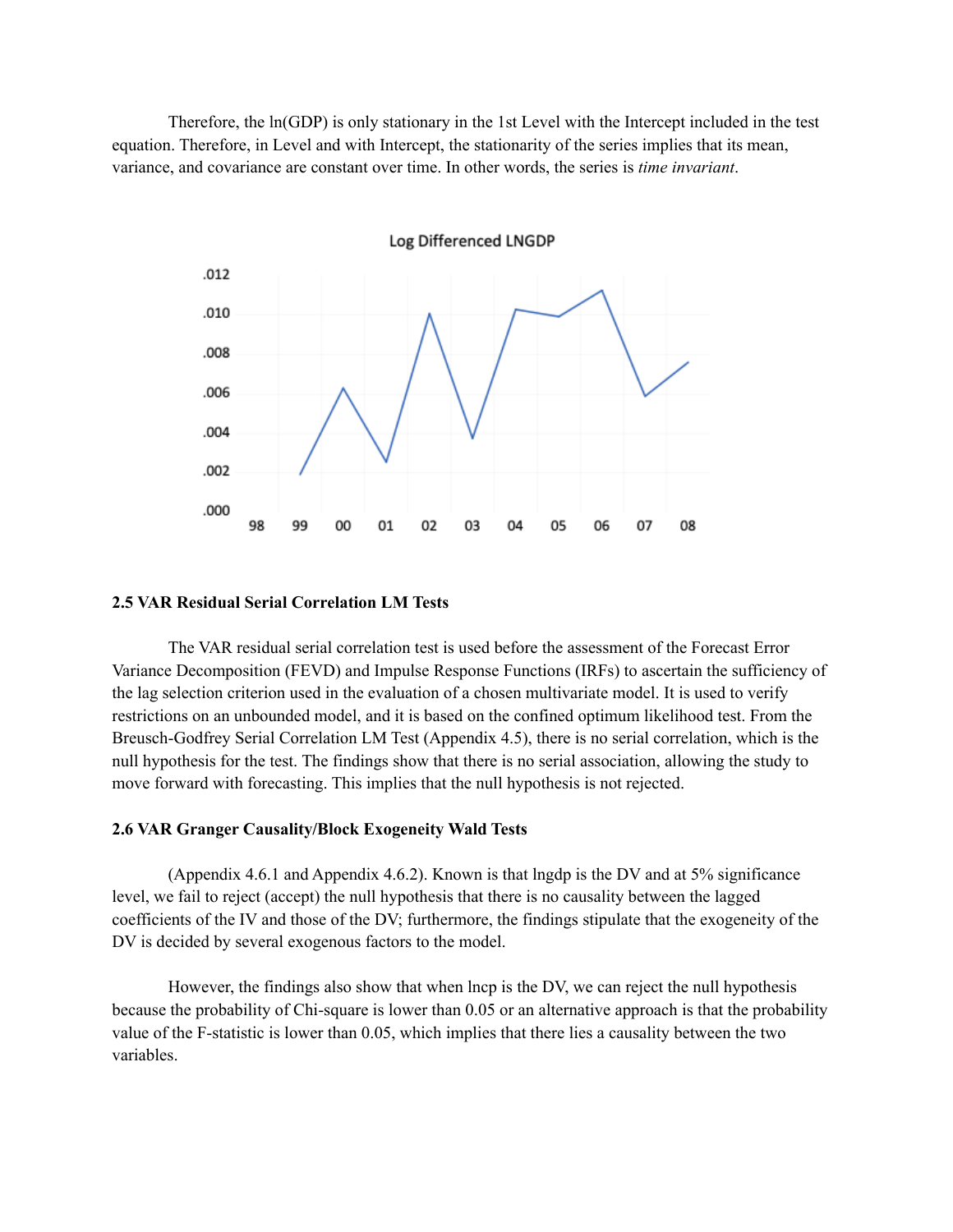Therefore, the lagged coefficients of lngdp have a causal impact on the lagged coefficients of lncp, and a plausible conclusion includes how the results invariably show that shocks in the economy (i.e. economic condition, which is operationalized using GDP) are a determining factor for the changes in the commodity markets (i.e. crude oil markets), since causality is noted.

#### **2.7.0 Forecast Error Variance Decomposition (FEVD) and Impulse Response Functions (IRFs)**

We generate forecast error variance decompositions (FEVD) and impulse response functions (IRF) from the calculated VAR Model, which are used to measure the dynamics of interrelationships, interactions, and the degree of causative relationships among the variables in the system. Variance decomposition divides variation in an endogenous variable and further into component shocks to the VAR Model, whereas impulse response functions track the implications of a shock to one endogenous variable on the VAR Model's other variables.

The VAR innovations can be linked in real time while modeling FEVD and IFRs. – i.e., a shock in one variable might have an influence on other variables due to their synchronous connection. Because shock to individual variables cannot be detected independently due to the contemporaneous correlation, the reactions of one variable to innovations in another variable of interest cannot be properly described in isolation.

To orthogonalise impulses and address this identification challenge, the study employed the Cholesky methodology, which utilizes the inverse of the Cholesky component of the residual covariance matrix. A pre-specified causative ordering of the variables is required for the method to work.

#### **2.7.1 Forecast Error Variance Decomposition**

(Appendix 4.7, Appendix 4.8, and Appendix 4.9). The study utilized the Cholesky factorization and forecasted the variables upto 5 periods, which are equivalent to 5 years. Shocks in the predicted variable's residual contribute more to its variance than shocks in other variables in the initial period when predicting a variable. For instance, the shocks in the lngdp contributed more to its variance, 100.00%, in the 1st period, down to 98.64% in the 20th period of the forecasted period. While the lncp contributions to the lngdp variance decomposition started at the 2nd period, 0.60%, and increased with periods till the 5th periods, 1.36%. Therefore, the decomposition shows that lncp has an impact on the lngdp volatility, and that in the future, lngdp will be responsive to lncp volatility, even though the contributions are *statistically insignificant*.

Whereas, the contributions of lngdp in the variance of lncp start from the 1st period, 20.62%, and increase till the 20th period, 95.54%. The results imply that lngdp would account for a majority proportion of the contributions from the 3rd period, 51.87%. Furthermore, till the 20th period, lngdp would be responsible for 95.54% of lncp volatility. Therefore, the results suggest that lngdp plays a *statistically significant* role in lncp fluctuations, and not vice versa.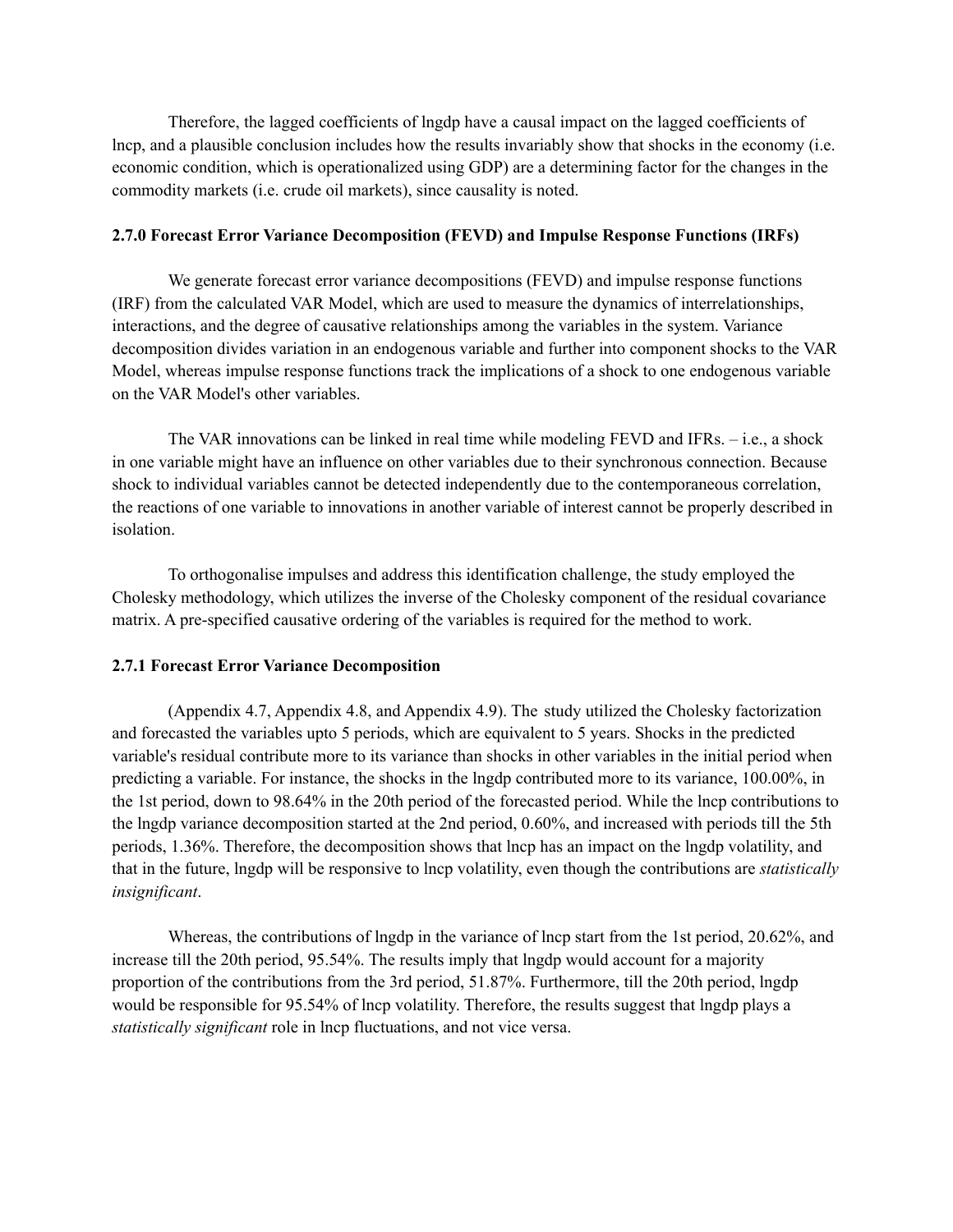

#### Variance Decomposition using Cholesky (d.f. adjusted) Factors

Variance Decomposition using Cholesky (d.f. adjusted) Factors



Variance Decomposition using Cholesky (d.f. adjusted) Factors



Variance Decomposition of LNCP

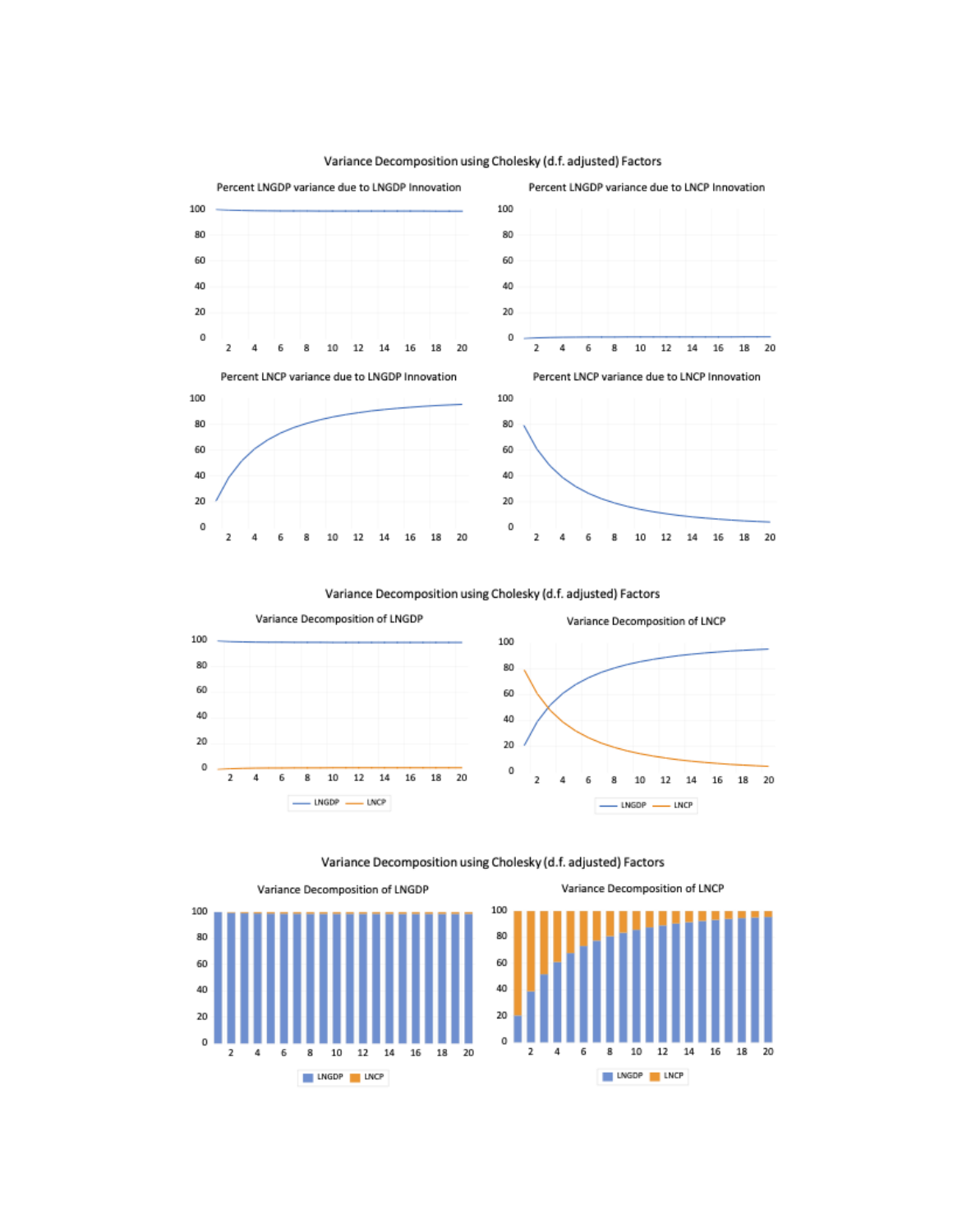#### **2.7.2 Response Functions (IRFs)**

(Appendix 4.9, Appendix 4.10.1, Appendix 4.10.2, Figure 1: Responses of lngdp to lngdp, Figure 2: Responses of lngdp to lncp, Figure 3: Responses of lncp to lngdp, and Figure 4: Responses of lncp to lncp)*. All the figures are on the next page.*

In Figure 1, the change in its own shocks, which are positive and not fading, prompted the lngdp to respond in real time. The implication, therefore, is that a one standard deviation shock, impulse, or innovation given to lngdp will result in an increase in lngdp for all the 20 periods, without exceptions. The response of lngdp does not show a meaningful response to orthogonal changes in lncp. While the response of lngdp to lncp is statistically insignificant, it does show a positive trend throughout as shown in Figure 2.

Overall, lngdp shows a positive response to innovations in both lngdp and lncp. However, a greater positive response is seen with innovations in lngdp throughout the 20 periods (Figure 5: Responses of lngdp to Innovations)*.*

Figure 3 shows how lncp responds to innovations in lngdp with a positive, instantaneous, and non-dissipating trend. This indicates that the lncp (crude oil prices) would continue to increase, inducing inflation in the long-run, until the government adopts a contractionary or a deflationary policy in response to induce a recessionary phase (cut down on economic activity by decreasing the lngdp); since, the recessionary phase trades-off increased rates of inflation, the government would have to conduct a cost-benefit analysis to deduce which action would reduce the marginal opportunity cost the most. Whereas, in Figure 4 a one standard deviation shock, impulse, or innovation given to lncp will result in a decrease in lncp until the 2nd period, whereas from the 2nd period forth it would result in an increase in the lngdp. The dropped lncp due to innovations in lncp till the 2nd period demonstrates a tendency of achieving normality in the short run.

Overall, lncp shows a positive response in short run to, only, lngdp, and a negative response to, only, lncp. However, lncp shows a positive response to both lngdp and lncp in the long run.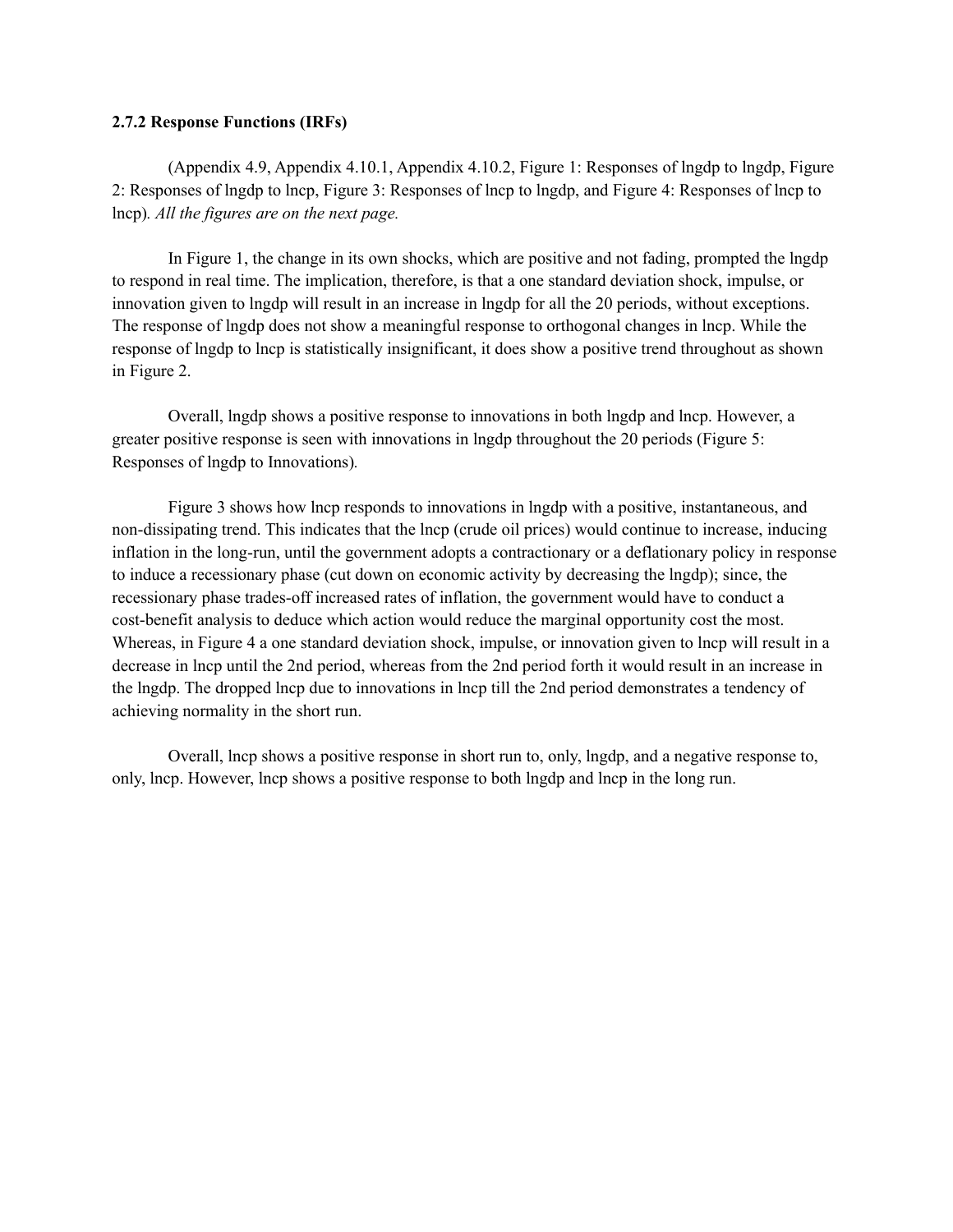

#### Response to Cholesky One S.D. (d.f. adjusted) Innovations - 2 analytic asymptotic S.E.s

Response to Cholesky One S.D. (d.f. adjusted) Innovations



#### **3.0 Conclusion and Discussions**

The scope of this study is to develop a direct relationship between oil prices and Nigerian economic activity. We were able to demonstrate that crude oil prices had a statistically negligible impact on economic activity. Economic activity, on the other hand, has a positive and considerable influence on oil prices. Nigeria is a well-known truth that it is both an oil-producing and non-oil-producing economy. Oil income is one of the main sources of funding for the import. As an oil-producing economy, there are tendencies of having Dutch disease syndrome and economic pass-through. 5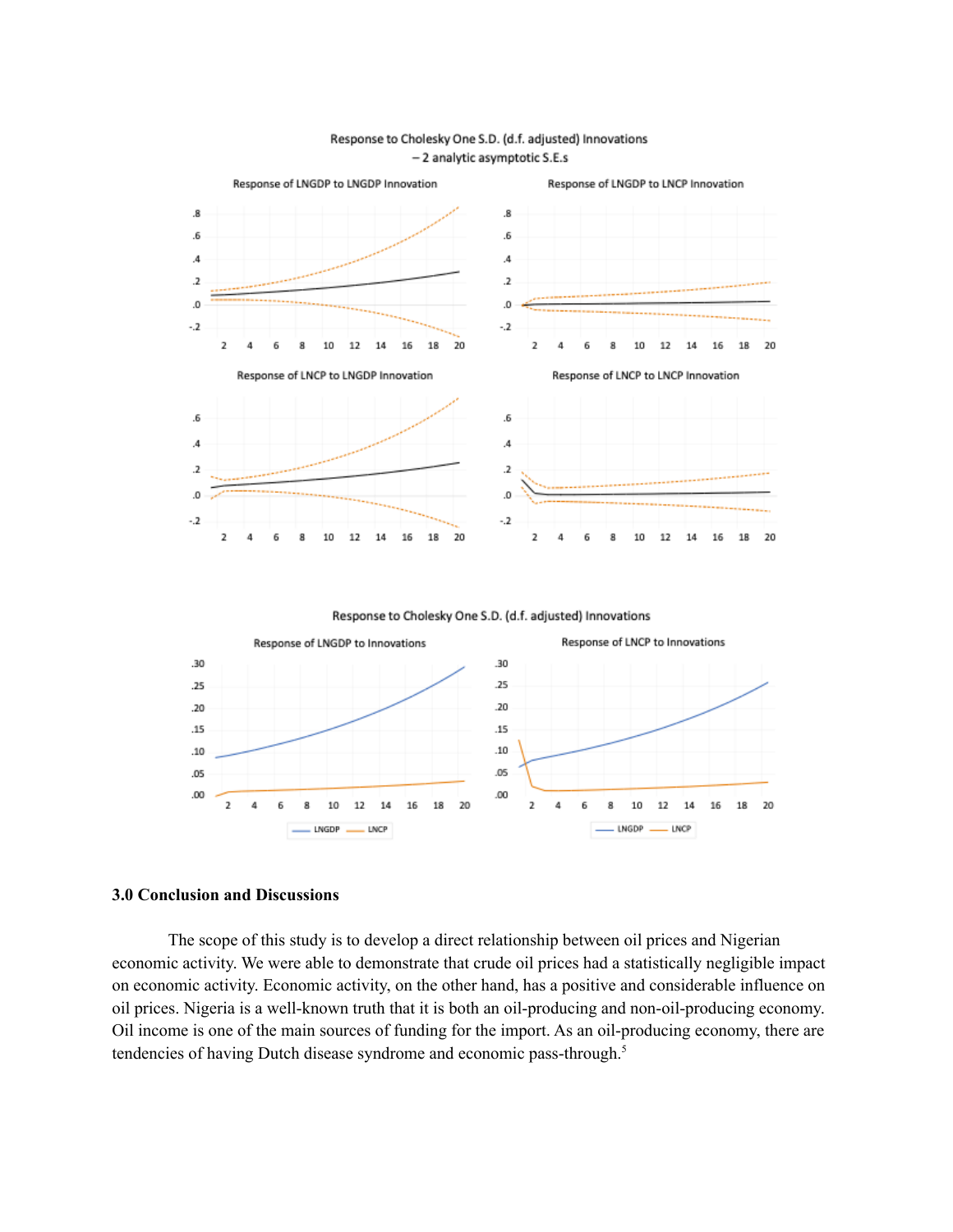According to both theoretical and empirical assessments, Nigerian economic activity is a significant determinant of global crude prices; crude prices are intimately correlated to inflationary or deflationary impulses, and hence are affected by government policies on economic activity in Nigeria.

As a result, when policymakers enact policies relating to the aggregate level of economic activity, they should pay heed to the aggregate price level and external commodity markets, which can be accomplished by simultaneously measuring the domestic market and the economies of the country's trading partners. To avoid the Dutch illness syndrome, the economy should be diversified away from oil and toward non-oil industries.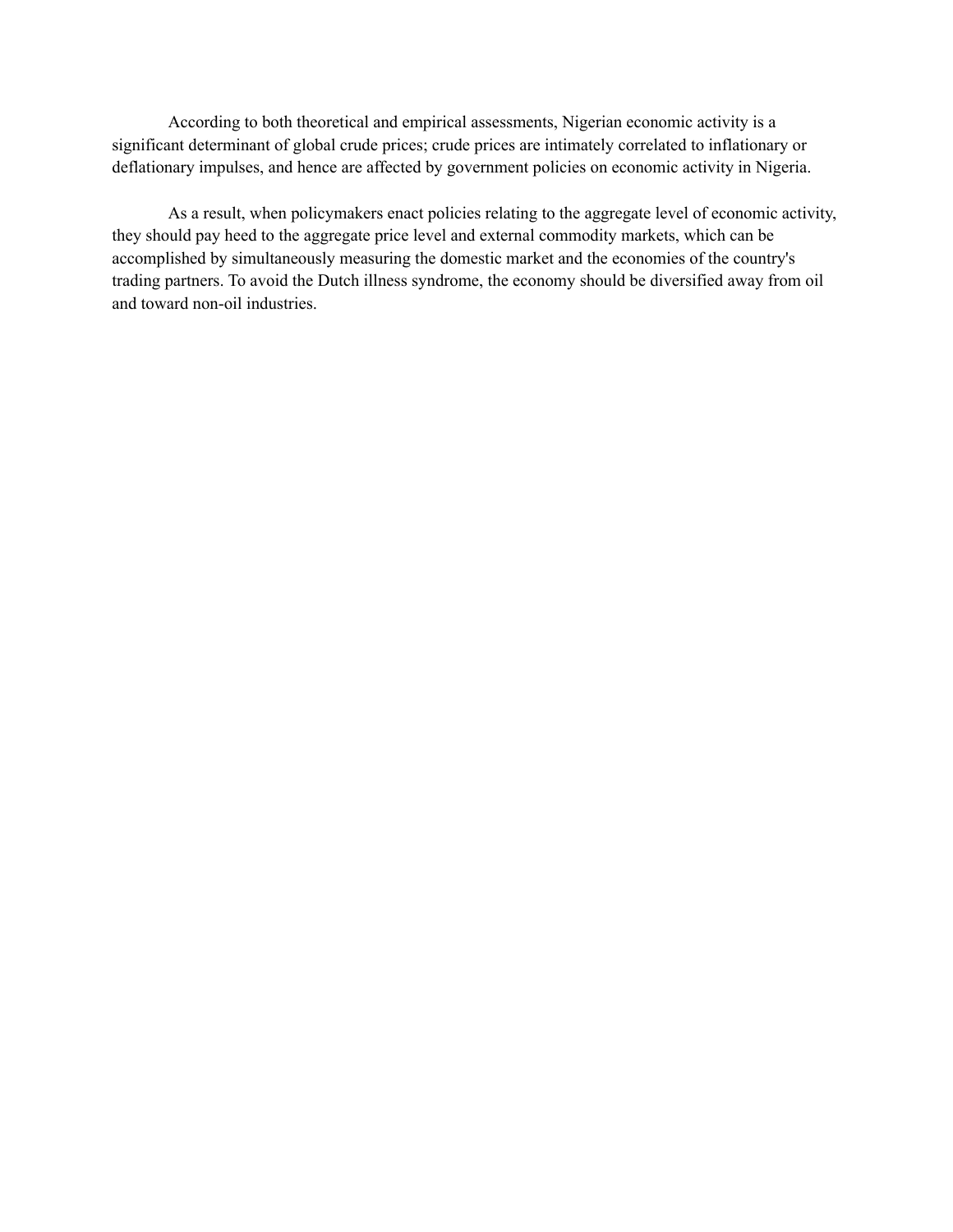# **4.0 Appendix**

# **4.1 Data Sets**

| Year | <b>Nominal</b><br><b>GDP/billions\$</b> | ln(GDP)     | <b>Nominal Crude Oil</b><br>Prices/\$ | ln(CP)      |
|------|-----------------------------------------|-------------|---------------------------------------|-------------|
| 1998 | 54.604                                  | 24.75934549 | 12.28                                 | 2.507971923 |
| 1999 | 59.373                                  | 24.80710541 | 17.44                                 | 2.858766418 |
| 2000 | 69.449                                  | 24.96385851 | 27.60                                 | 3.317815773 |
| 2001 | 74.030                                  | 25.02773625 | 23.12                                 | 3.140698044 |
| 2002 | 95.386                                  | 25.28119765 | 24.36                                 | 3.192942443 |
| 2003 | 104.912                                 | 25.37638774 | 28.10                                 | 3.335769576 |
| 2004 | 136.386                                 | 25.63875494 | 36.05                                 | 3.584906864 |
| 2005 | 176.134                                 | 25.89451091 | 50.59                                 | 3.923753928 |
| 2006 | 236.104                                 | 26.18753822 | 61.00                                 | 4.110873864 |
| 2007 | 275.626                                 | 26.34231071 | 69.04                                 | 4.234686047 |
| 2008 | 337.036                                 | 26.54345559 | 94.10                                 | 4.544358047 |



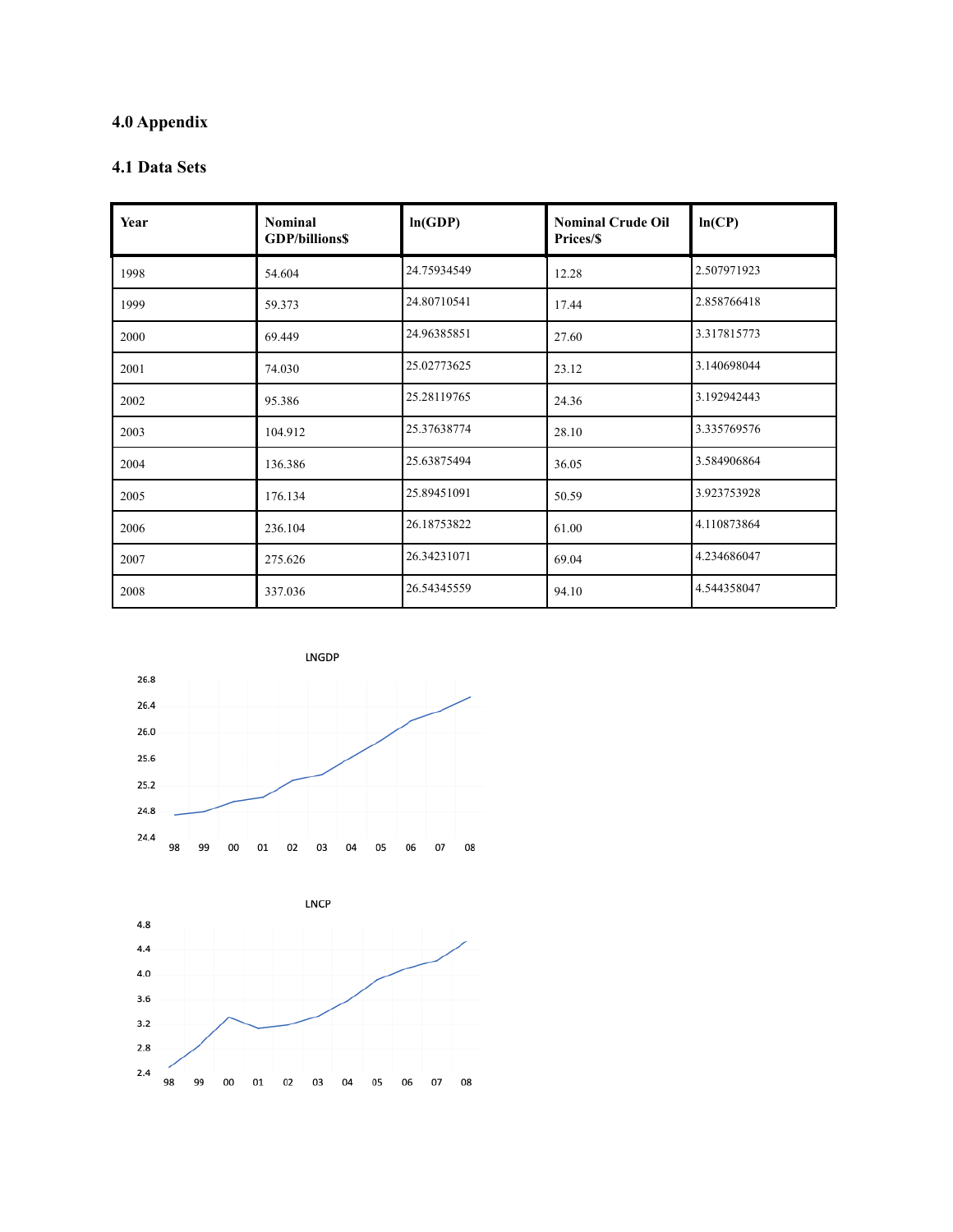#### **4.2.1 VAR Lag Order Selection Criterion for lngdp**

Endogenous Variables: lngdp Exogenous Variables: c

Sample: 1998 2008 Included observations: 9

| Lag            | LogLi                                | IB.              | FPE. | AIC.                                                                                                                            | SG. | HО                        |
|----------------|--------------------------------------|------------------|------|---------------------------------------------------------------------------------------------------------------------------------|-----|---------------------------|
| - 01<br>- 1991 | -7.314080.<br>10.90410.<br>11 44933. | NA.<br>28.33939* |      | 0.371806  1.847573  1.869487<br>$0.008156^*$ $1.978689^*$ $1.934862^*$ $2.073269^*$<br>0.726968  0.009196  -1.877629  -1.811887 |     | - 1 800283<br>$-2.019499$ |

\* indicates lag order selected by the criterion<br>LR: sequential modified LR test statistic (each test at 5% level)<br>FPE: Final prediction error<br>AIC: Akaike information criterion<br>SC: Schwarz information criterion<br>HQ: Hannan-Q

*\*indicates lag order selected by the criterion.*

#### **4.2.2 VAR Lag Order Selection Criterion for lncp**

Endogenous Variables: lncp Exogenous Variables: c

#### Sample: 1998 2008 Included observations: 9

| Lao, | LogL.                             | 1 B.                          | FPE.     | AIC.                                                                                                             | -SC- | HO. |
|------|-----------------------------------|-------------------------------|----------|------------------------------------------------------------------------------------------------------------------|------|-----|
| - 21 | -6.175986<br>2.965519<br>2.965552 | NA L<br>14 220121<br>4.42e-05 | 0.060583 | 0.288722 1.594664 1.616577 1.547374<br>0.047601* -0.214560* -0.170732* -0.309140*<br>0.007655 0.073397 -0.134215 |      |     |

\* indicates lag order selected by the criterion<br>LR: seguential modified LR test statistic (each test at 5% level). FPE: Final prediction error<br>AIC: Akaike information criterion SC: Schwarz information criterion<br>HQ: Hannan-Quinn information criterion

*\*indicates lag order selected by the criterion.*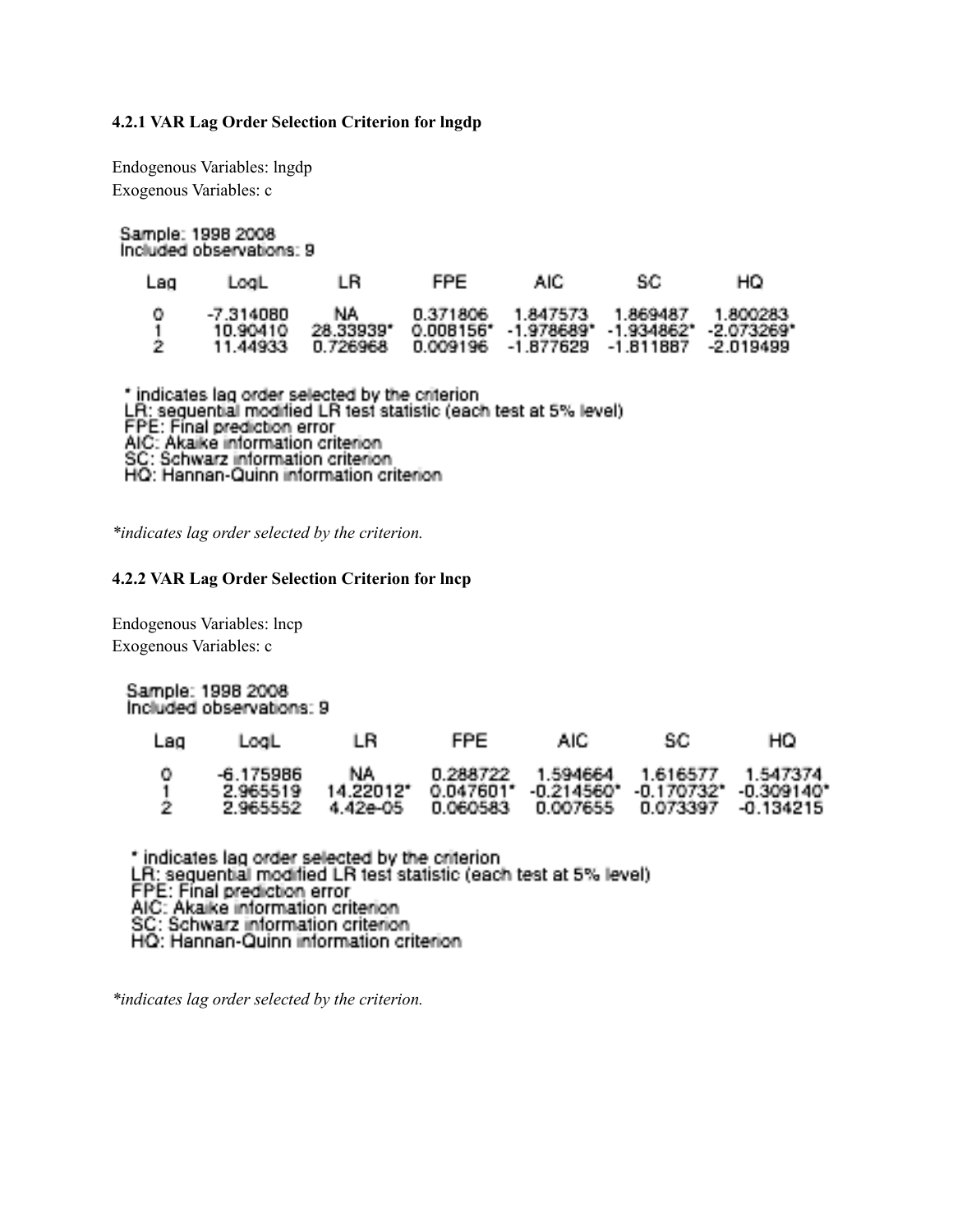# Sample (adjusted): 1999 2008<br>Included observations: 10 after adjustments<br>Standard errors in ( ) & t-statistics in [ ]

|                                                                                                                                                                            | LNGDP                                                                                                                      | LNCP                                                                                                                   |
|----------------------------------------------------------------------------------------------------------------------------------------------------------------------------|----------------------------------------------------------------------------------------------------------------------------|------------------------------------------------------------------------------------------------------------------------|
| LNGDP(-1)                                                                                                                                                                  | 0.997732<br>(0.18286)<br>[5.45624]                                                                                         | 0.787114<br>(0.29706)<br>[2.64971]                                                                                     |
| LNCP(-1)                                                                                                                                                                   | 0.078308<br>(0.18920)<br>[ 0.41389]                                                                                        | 0.167067<br>(0.30735)<br>[0.54357]                                                                                     |
| C                                                                                                                                                                          | $-0.031800$<br>(4.03340)<br>[-0.00788]                                                                                     | -16.96170<br>(6.55225)<br>[-2.58868]                                                                                   |
| R-squared<br>Adj. R-squared<br>Sum sq. resids<br>S.E. equation<br>F-statistic<br>Log likelihood<br>Akaike AIC<br>Schwarz SC<br>Mean dependent<br>S.D. dependent            | 0.983835<br>0.979216<br>0.054747<br>0.088436<br>213.0125<br>11.84875<br>$-1.769749$<br>$-1.678974$<br>25.60629<br>0.613429 | 0.947083<br>0.931964<br>0.144476<br>0.143664<br>62.64110<br>6.996765<br>-0.799353<br>-0.708578<br>3.624457<br>0.550779 |
| Determinant resid covariance (dof adj.).<br>Determinant resid covariance:<br>Log likelihood<br>Akaike information criterion<br>Schwarz criterion<br>Number of coefficients | 0.000128<br>6.28E-05<br>20.00027<br>$-2.800054$<br>$-2.618503$<br>6                                                        |                                                                                                                        |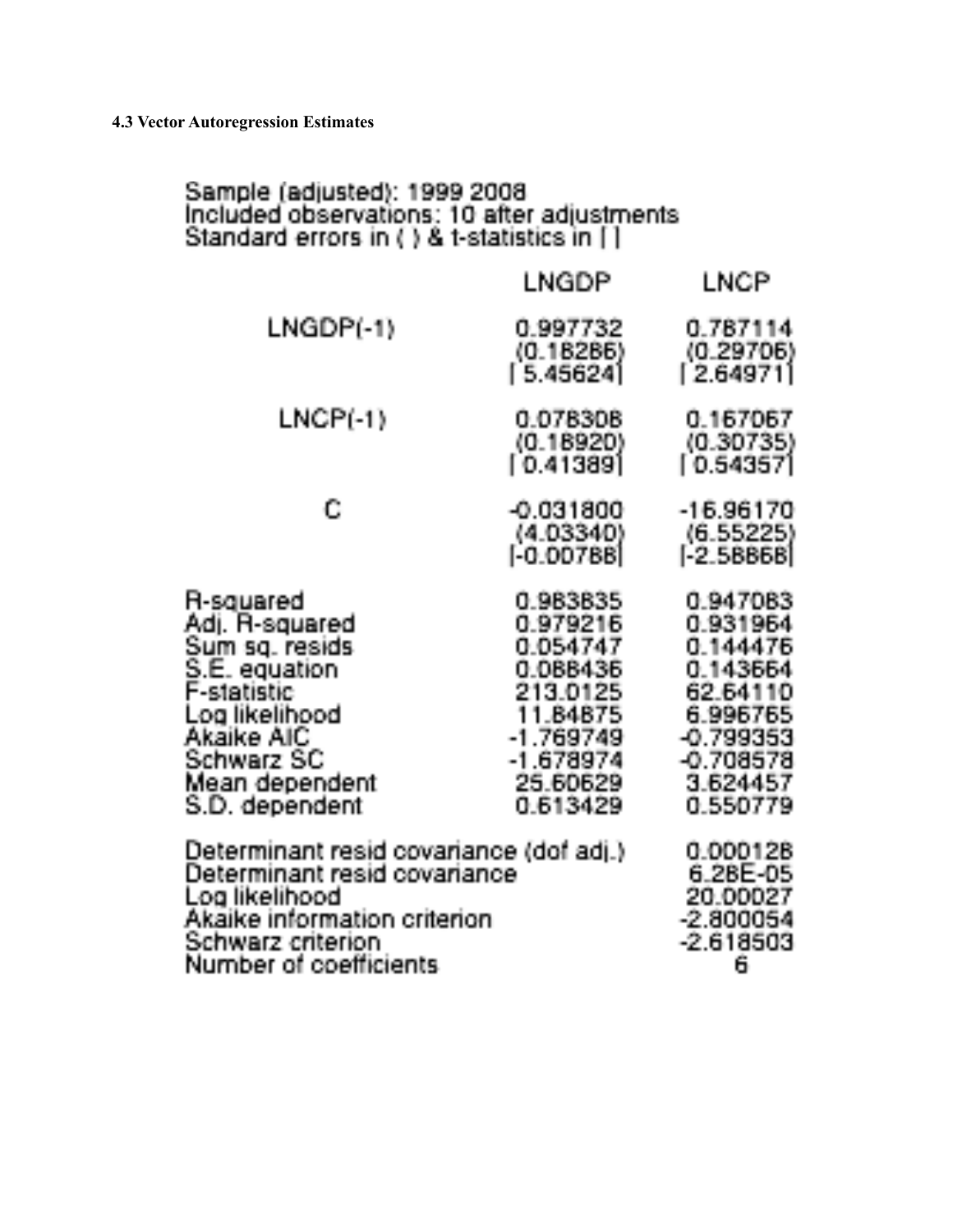**4.4.1 Augmented Dickey-Fuller Unit Root Test in Level on D[lnGDP], Included in Test Equation: Intercept**

| Null Hypothesis: LNGDP has a unit root<br><b>Exogenous: Constant</b><br>Lag Length: 0 (Automatic - based on AIC, maxlag=1) |                       |                                                     |        |
|----------------------------------------------------------------------------------------------------------------------------|-----------------------|-----------------------------------------------------|--------|
|                                                                                                                            |                       | t-Statistic                                         | Prob." |
| Augmented Dickey-Fuller test statistic<br>Test critical values: 1% level                                                   | 5% level<br>10% level | 1.431777<br>-4.297073<br>$-3.212696$<br>$-2.747676$ | 0.9968 |
| "MacKinnon (1996) one-sided p-values.                                                                                      |                       |                                                     |        |

Warning: Probabilities and critical values calculated for 20 observations and may not be accurate for a sample size of 10

Sample (adjusted): 1999 2008<br>Included observations: 10 after adjustments

| Variable                                                                                                                         | Coefficient                                                                      | Std. Error                                                                                                                           | t-Statistic             | Prob.                                                                     |
|----------------------------------------------------------------------------------------------------------------------------------|----------------------------------------------------------------------------------|--------------------------------------------------------------------------------------------------------------------------------------|-------------------------|---------------------------------------------------------------------------|
| $LNGDP(-1)$                                                                                                                      | 0.070309<br>$-1.609386$                                                          | 0.049106<br>1.248937                                                                                                                 | 1.431777<br>$-1.288605$ | 0.1901<br>0.2335                                                          |
| R-squared<br>Adjusted R-squared<br>S.E. of regression<br>Sum squared resid<br>Log likelihood<br>F-statistic<br>Prob(F-statistic) | 0.203979<br>0.104476<br>0.083730<br>0.056086<br>11.72786<br>2.049984<br>0.190095 | Mean dependent var<br>S.D. dependent var<br>Akaike info criterion<br>Schwarz criterion<br>Hannan-Quinn criter.<br>Durbin-Watson stat |                         | 0.178411<br>0.088480<br>-1.945572<br>-1.885055<br>$-2.011959$<br>2.504555 |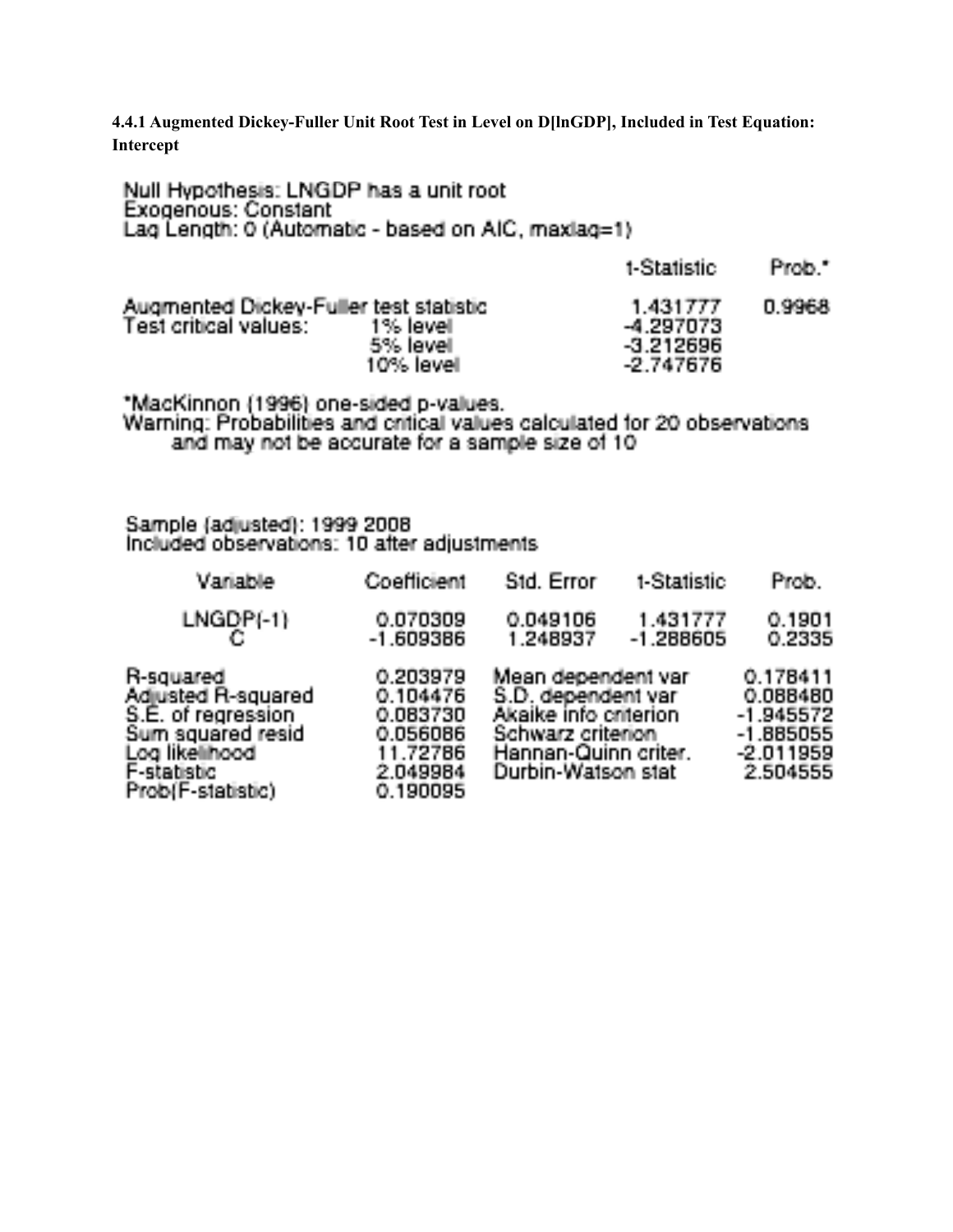**4.4.2 Augmented Dickey-Fuller Unit Root Test in Level on D[lnGDP], Included in Test Equation: Trend and Intercept**

| Null Hypothesis: LNGDP has a unit root<br>Exogenous: Constant, Linear Trend<br>Lag Length: 0 (Automatic - based on AIC, maxlag=2)                                   |                                              |                                                                                        |                                                        |                                                    |  |
|---------------------------------------------------------------------------------------------------------------------------------------------------------------------|----------------------------------------------|----------------------------------------------------------------------------------------|--------------------------------------------------------|----------------------------------------------------|--|
|                                                                                                                                                                     |                                              |                                                                                        | t-Statistic                                            | Prob."                                             |  |
| Augmented Dickey-Fuller test statistic<br>Test critical values:                                                                                                     | – 1% level<br>5% level<br>10% level          |                                                                                        | $-2.338137$<br>-5.295384<br>$-4,008157$<br>$-3.460791$ | 0.3813                                             |  |
| *MacKinnon (1996) one-sided p-values.<br>Warning: Probabilities and critical values calculated for 20 observations a<br>may not be accurate for a sample size of 10 |                                              |                                                                                        |                                                        |                                                    |  |
| Sample (adjusted): 1999 2008<br>Included observations: 10 after adjustments                                                                                         |                                              |                                                                                        |                                                        |                                                    |  |
| Variable                                                                                                                                                            | Coefficient                                  | Std. Error:                                                                            | t-Statistic                                            | Prob.                                              |  |
| $LNGDP(-1)$<br>C<br>@TREND("1998")                                                                                                                                  | $-0.486410$<br>11.96287<br>0.106168          | 0.208033<br>5.078583<br>0.039053                                                       | $-2.338137$<br>2.355552<br>2.718540                    | 0.0520<br>0.0507<br>0.0298                         |  |
| R-squared<br>Adjusted R-squared<br>S.E. of regression<br>Sum squared resid                                                                                          | 0.612789<br>0.502157<br>0.062430<br>0.027282 | Mean dependent var<br>S.D. dependent var<br>Akaike info criterion<br>Schwarz criterion |                                                        | 0.178411<br>0.088480<br>$-2.466227$<br>$-2.375451$ |  |

0.027282<br>15.33113

5.538992

0.036126

Log likelihood F-statistic

Prob(F-statistic)

Schwarz criterion<br>Hannan-Quinn criter.<br>Durbin-Watson stat

 $-2.375451$ <br> $-2.565807$ 

2.720731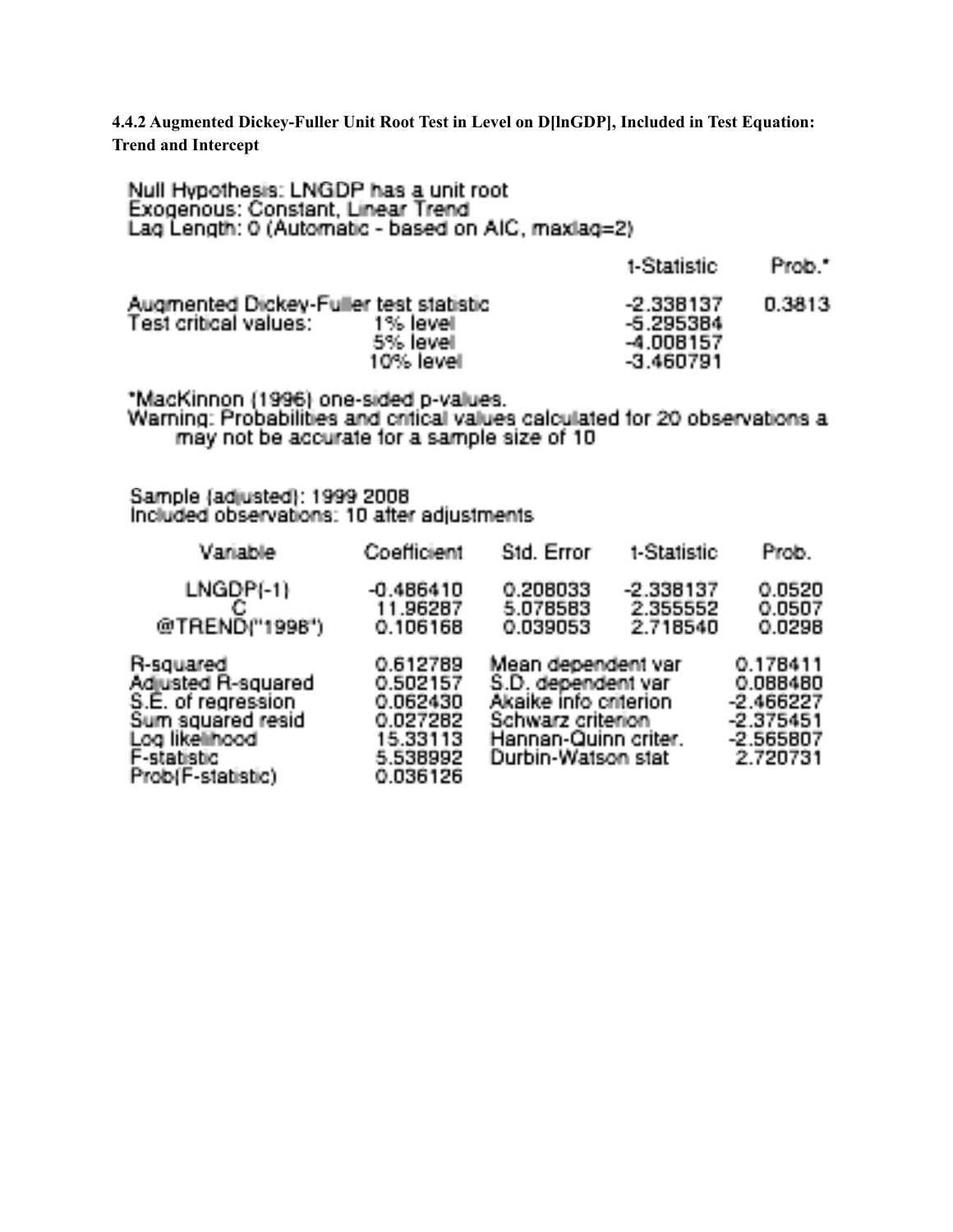**4.4.3 Augmented Dickey-Fuller Unit Root Test in 1st Level on D[lnGDP], Included in Test Equation: Intercept**

Null Hypothesis: D(LNGDP) has a unit root Exogenous: Constant Lag Length: 0 (Automatic - based on AIC, maxlag=2)

| Augmented Dickey-Fuller test statistic<br>Test critical values: 1% level<br>5% level. | $-3.269602$<br>-4.420595<br>$-3.259808$ | 0.0493 |
|---------------------------------------------------------------------------------------|-----------------------------------------|--------|
| $10\%$ level.                                                                         | $-2.771129$                             |        |

t-Statistic Prob.\*

\*MacKinnon (1996) one-sided p-values.<br>Warning: Probabilities and critical values calculated for 20 observations a may not be accurate for a sample size of 9

Sample (adjusted): 2000 2008 Included observations: 9 after adjustments

| Variable                                                                                                                         | Coefficient                                                                      | Std. Error                                                                                                                           | t-Statistic             | Prob.                                                                         |
|----------------------------------------------------------------------------------------------------------------------------------|----------------------------------------------------------------------------------|--------------------------------------------------------------------------------------------------------------------------------------|-------------------------|-------------------------------------------------------------------------------|
| $D(LNGDP(-1))$                                                                                                                   | $-1.058331$<br>0.203187                                                          | 0.323688<br>0.063677                                                                                                                 | $-3.269602$<br>3.190892 | 0.0137<br>0.0153                                                              |
| R-squared<br>Adjusted R-squared<br>S.E. of regression<br>Sum squared resid<br>Log likelihood<br>F-statistic<br>Prob(F-statistic) | 0.604303<br>0.547775<br>0.085569<br>0.051254<br>10.48637<br>10,69030<br>0.013682 | Mean dependent var<br>S.D. dependent var<br>Akaike info criterion<br>Schwarz criterion<br>Hannan-Quinn criter.<br>Durbin-Watson stat |                         | 0.017043<br>0.127244<br>$-1.885861$<br>$-1.842033$<br>$-1.980441$<br>2.134002 |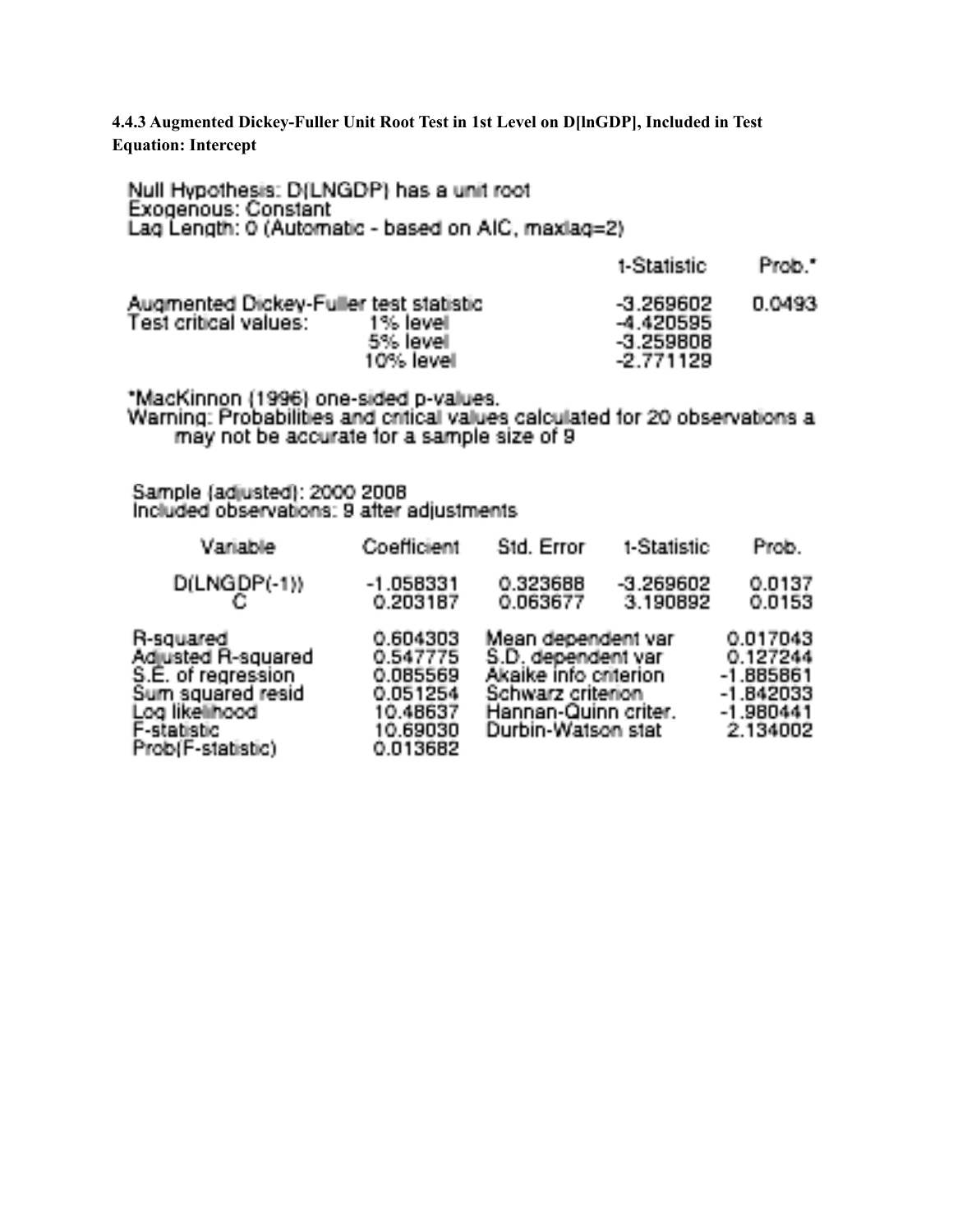**4.4.4 Augmented Dickey-Fuller Unit Root Test in 1st Level on D[lnGDP], Included in Test Equation: Trend and Intercept**

| Exogenous: Constant, Linear Trend<br>Lag Length: 0 (Automatic - based on AIC, maxlag=2) |                        |                                                          |        |
|-----------------------------------------------------------------------------------------|------------------------|----------------------------------------------------------|--------|
|                                                                                         |                        | t-Statistic.                                             | Prob." |
| Augmented Dickey-Fuller test statistic<br>Test critical values: 1% level                | 5% level.<br>10% level | $-3.834388$<br>$-5.521860$<br>$-4.107833$<br>$-3.515047$ | 0.0692 |

Null Hypothesis: D/LNGDP) has a unit root.

\*MacKinnon (1996) one-sided p-values.<br>Warning: Probabilities and critical values calculated for 20 observations a<br>may not be accurate for a sample size of 9

Sample (adjusted): 2000 2008<br>Included observations: 9 after adjustments

| Variable                                                                                                                           | Coefficient                                                                      | Std. Error                                                                                                                           | t-Statistic                         | <b>Prob</b>                                                                 |
|------------------------------------------------------------------------------------------------------------------------------------|----------------------------------------------------------------------------------|--------------------------------------------------------------------------------------------------------------------------------------|-------------------------------------|-----------------------------------------------------------------------------|
| $D(LNGDP(-1))$<br>@TREND("1998")                                                                                                   | $-1.407603$<br>0.145508<br>0.019852                                              | 0.367100<br>0.068265<br>0.012528                                                                                                     | $-3.834388$<br>2.131524<br>1.584541 | 0.0086<br>0.0770<br>0.1642                                                  |
| R-squared<br>Adjusted R-squared<br>S.É. of regression.<br>Sum squared resid<br>Log likelihoodi<br>F-statistic<br>Prob(F-statistic) | 0.721038<br>0.628051<br>0.077603<br>0.036134<br>12.05945<br>7.754149<br>0.021709 | Mean dependent var<br>S.D. dependent var<br>Akaike info criterion<br>Schwarz criterion<br>Hannan-Quinn criter.<br>Durbin-Watson stat |                                     | 0.017043<br>0.127244<br>$-2.013212$<br>-1.947470<br>$-2.155082$<br>1.725627 |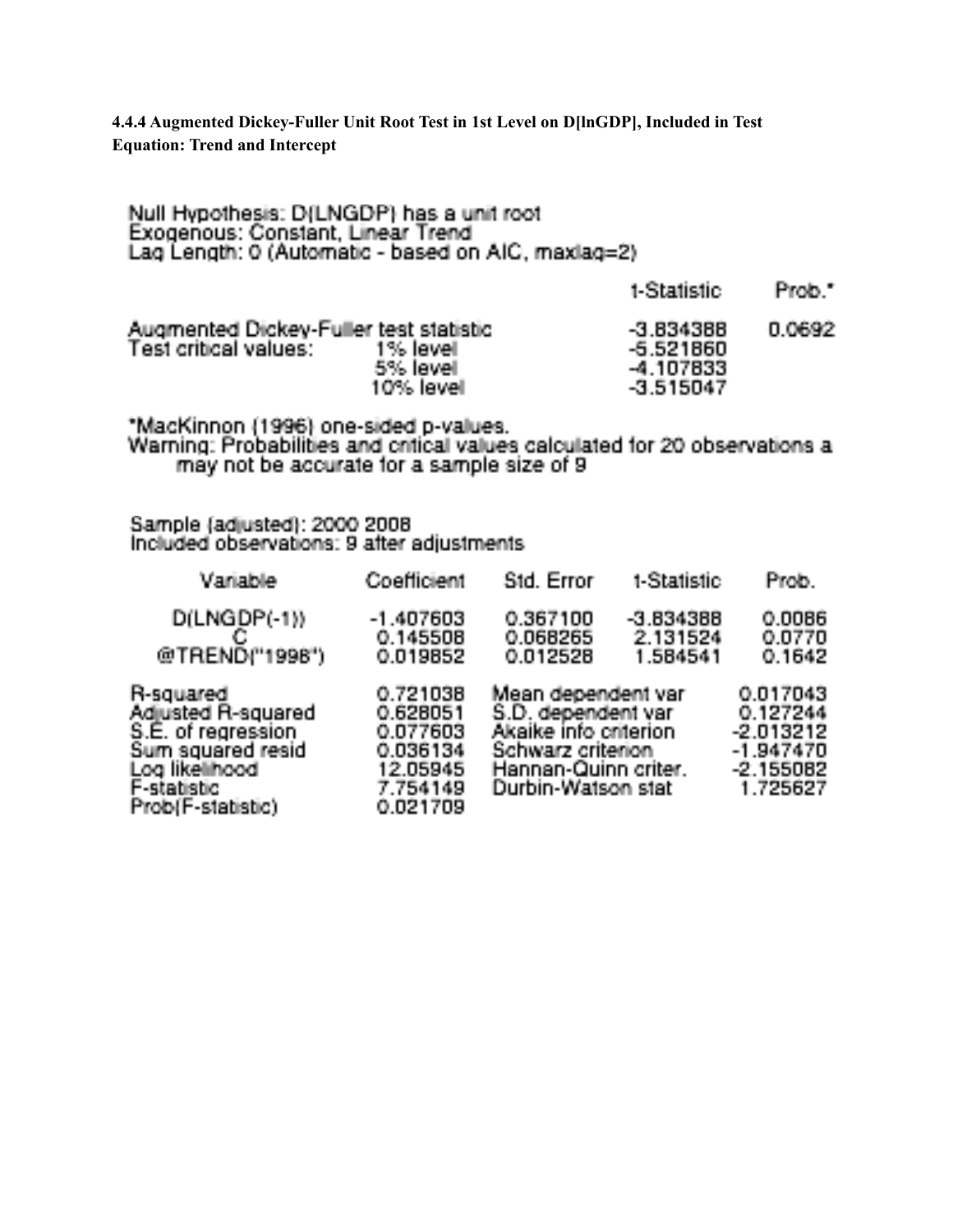**4.5 VAR Residual Serial Correlation LM Test**

Sample: 1998 2008<br>Included observations: 10

Null hypothesis: No serial correlation at lag h.

| Lag  | LRE'stat df Prob. Rao F-stat df                                                               |  |                           |       | Prob-  |
|------|-----------------------------------------------------------------------------------------------|--|---------------------------|-------|--------|
|      | 1 1.729037                                                                                    |  | 4 0.7854 0.423620 (4.8.0) |       | 0.7879 |
|      | Null hypothesis: No serial correlation at lags 1 to h.                                        |  |                           |       |        |
| Lag. | LRE'stat df Prob. Rao F-stat                                                                  |  |                           | - dit | Prob.  |
|      | 1 1.729037                                                                                    |  | 4 0.7854 0.423620 (4.8.0) |       | 0.7879 |
|      | 東西 discussionable incomparations in a construction in Historical and analysis and analysis of |  |                           |       |        |

\*Edgeworth expansion corrected likelihood ratio statistic.

**4.6.1 VAR Granger Causality/Block Exogeneity Wald Tests**

# Sample: 1998 2008<br>Included observations: 10

# Dependent variable: LNGDP

| Excluded | Chi-sal  | cit. | Prob., |
|----------|----------|------|--------|
| LNCP.    | 0.171306 |      | 0.6790 |
| ΑI       | 0.171306 |      | 0.6790 |

# Dependent variable: LNCP

| Excluded: | Chi-sal  | dt | Prob.  |
|-----------|----------|----|--------|
| LNGDP.    | 7.020970 |    | 0.0081 |
| ΑL        | 7.020970 |    | 0.0081 |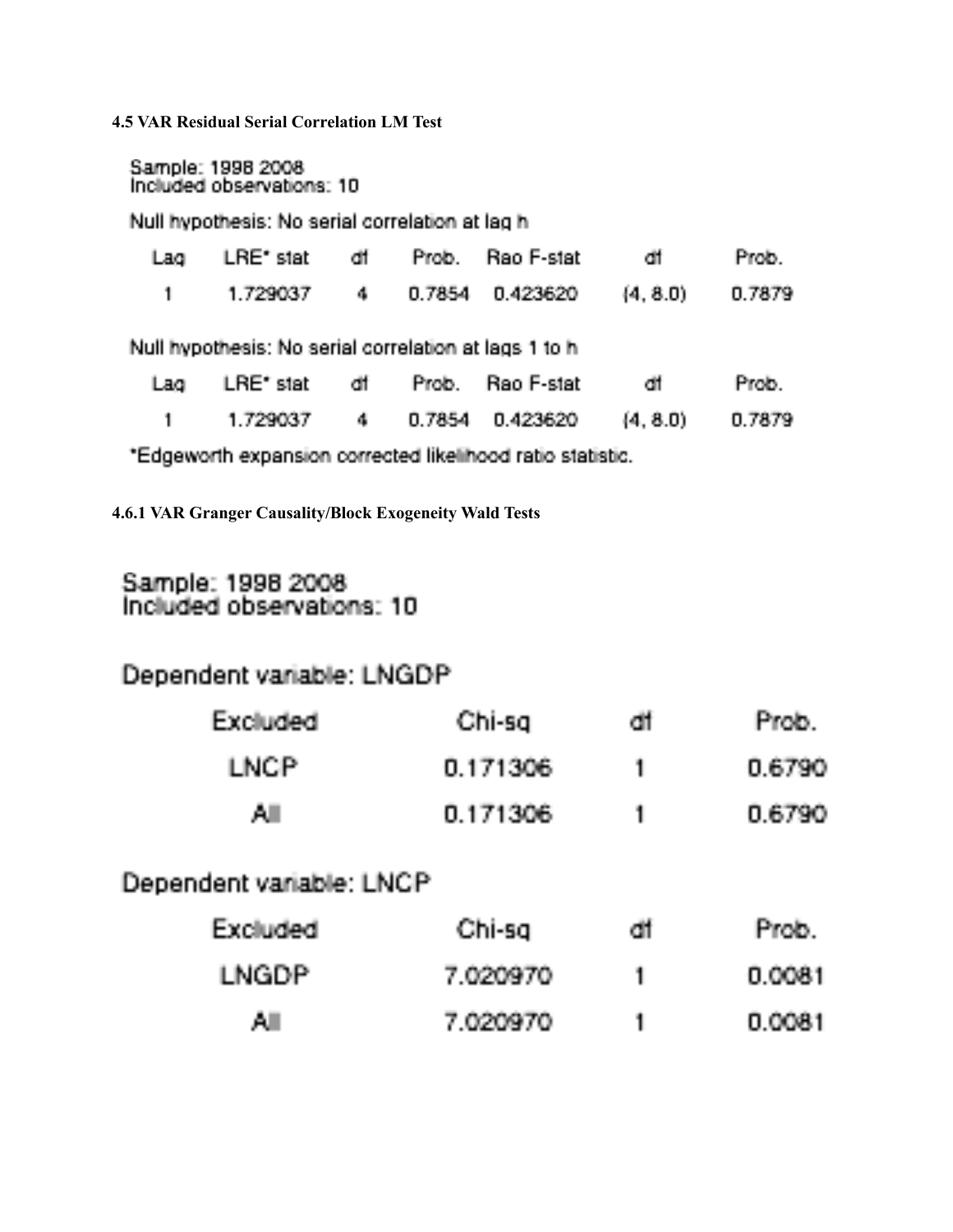**4.6.2 Pairwise Granger Causality Test**

Sample: 1998 2008<br>Lags: 1

| Null Hypothesis:                                                       | Obs F-Statistic    | Prob.            |
|------------------------------------------------------------------------|--------------------|------------------|
| LNCP does not Granger Cause LNGDP<br>LNGDP does not Granger Cause LNCP | 0.17131<br>7.02097 | 0.6913<br>0.0330 |

**4.7 Normality Test**

Sample: 1998 2008<br>Included observations: 10

| Component     | Skewness              | Chi-sg               | dif               | Prob "           |
|---------------|-----------------------|----------------------|-------------------|------------------|
| $\frac{1}{2}$ | 0.026746<br>1.212289  | 0.001192<br>2.449409 | 1<br>1            | 0.9725<br>0.1176 |
| Joint         |                       | 2.450601             | 2                 | 0.2937           |
| Component     | Kurtosis              | Chi-sg               | di                | Prob.            |
| $\frac{1}{2}$ | 1.353285<br>3.914655  | 1.129862<br>0.348580 | 1<br>$\mathbf{1}$ | 0.2878<br>0.5549 |
| Joint         |                       | 1.478443             | 2                 | 0.4775           |
|               | Component Jarque-Bera | di                   | Prob.             |                  |
| Ż             | 1.131055<br>2.797989  | $\frac{2}{2}$        | 0.5681<br>0.2468  |                  |
| Joint         | 3.929044              | 4                    | 0.4157            |                  |

\*Approximate p-values do not account for coefficient<br>estimation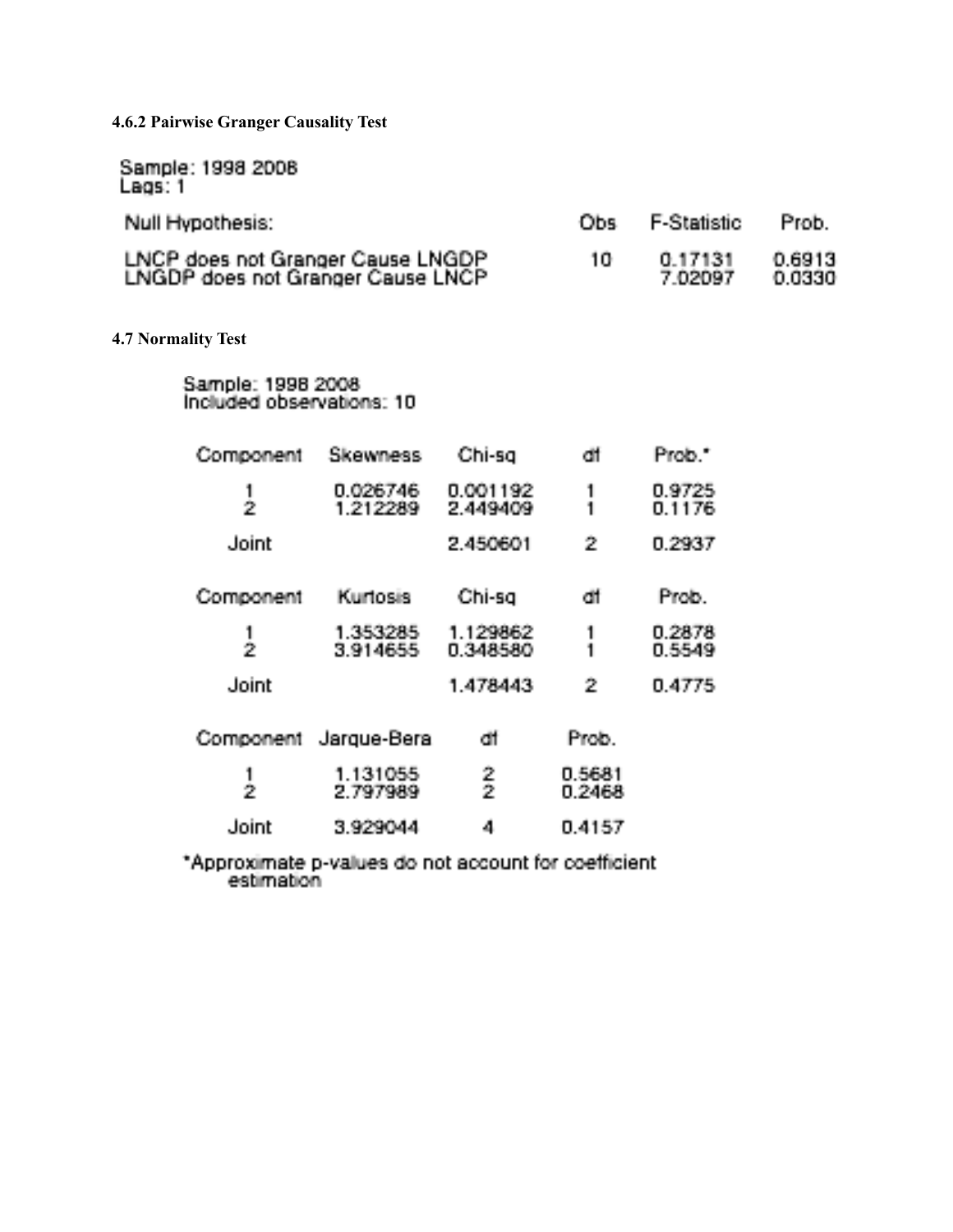**4.8 VAR Residual Heteroskedasticity Test**

Sample: 1998 2008<br>Included observations: 10

Joint test:

| Chi-sg   | cit | Prob.  |
|----------|-----|--------|
| 13.91153 | 12. | 0.3064 |

| 13.91153.<br>0.3064 |
|---------------------|
|---------------------|

Individual components:

| <b>Dependent</b> | R-squared | F(4.5)    | Prob.  | $Chi-sa(4)$ | Prob.   |
|------------------|-----------|-----------|--------|-------------|---------|
| res1"res1        | 0.610830  | 1.961965  | 0.2388 | 6.108302    | 0.1912. |
| res2"res2        | 0.469759  | 1 107418. | 0.4452 | 4.697588    | 0.3198  |
| res2"res1        | 0.061371  | 0.081729  | 0.9845 | 0.613705    | 0.9615  |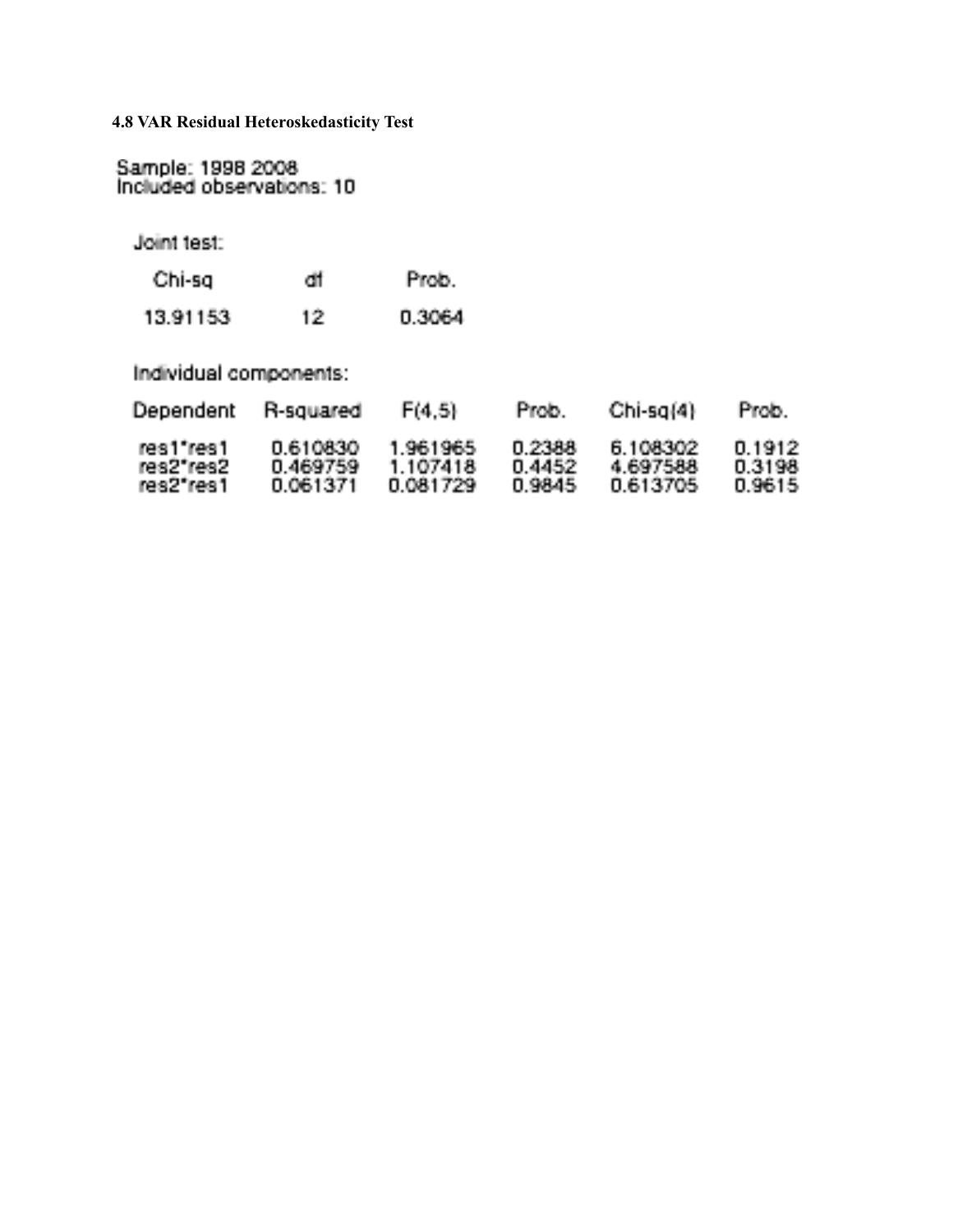# **4.9 Variance Decomposition using Cholesky (d.f. Adjusted) Factors**

| Period                                                                                                            | Variance Decomposition of LNGDP:<br>Ŝ.E.                                                                                                                                                                                                     | <b>LNGDP</b>                                                                                                                                                                                                                                 | <b>LNCP</b>                                                                                                                                                                                                                                  |
|-------------------------------------------------------------------------------------------------------------------|----------------------------------------------------------------------------------------------------------------------------------------------------------------------------------------------------------------------------------------------|----------------------------------------------------------------------------------------------------------------------------------------------------------------------------------------------------------------------------------------------|----------------------------------------------------------------------------------------------------------------------------------------------------------------------------------------------------------------------------------------------|
| 1<br>23456789<br>10<br>iī<br>$\frac{12}{13}$<br>$\frac{14}{15}$<br>$\frac{15}{16}$<br>$\frac{17}{18}$<br>19<br>20 | 0.088436<br>0.128975<br>0.163275<br>0.195079<br>0.225863<br>0.256411<br>0.287223<br>0.318656<br>0.350990<br>0.384463<br>0.419286<br>0.455657<br>0.493764<br>0.533796<br>0.575940<br>0.620387<br>0.667335<br>0.716987<br>0.769557<br>0.825268 | 100,0000<br>99.39606<br>99.11186<br>98.96424<br>98.87603<br>98.81794<br>98.77710<br>98.74703<br>98.72414<br>98.70626<br>98.69201<br>98.68048<br>98.67103<br>98.66320<br>98.65665<br>98.65114<br>98.64648<br>98.64251<br>98.63911<br>98.63620 | 0.000000<br>0.603939<br>0.888141<br>1.035760<br>1.123967<br>1.182057<br>1.222902<br>1.252970<br>1.275862<br>1.293742<br>1.307988<br>1.319519<br>1.328972<br>1.336803<br>1.343348<br>1.348856<br>1.353521<br>1.357492<br>1.360887<br>1.363800 |
| Period                                                                                                            | Variance Decomposition of LNCP:<br>S.E.                                                                                                                                                                                                      | LNGDP                                                                                                                                                                                                                                        | LNCP                                                                                                                                                                                                                                         |
| 1<br>2345678<br>ā<br>1Ō.<br>ŤĪ.<br>$\frac{12}{13}$<br>1456789<br>20.                                              | 0.143664<br>0.166067<br>0.187791<br>0.209759<br>0.232223<br>0.255374<br>0.279375<br>0.304373<br>0.330504<br>0.357905<br>0.386706<br>0.417042<br>0.449050<br>0.482871<br>0.518652<br>0.556545<br>0.596711<br>0.639320<br>0.684549<br>0.732589 | 20.62222<br>38.93626<br>51.87416<br>61.14647<br>68.04482<br>73.33662<br>77.49364<br>80.82075<br>83.52364<br>85.74616<br>87.59194<br>89.13753<br>90.44072<br>91.54593<br>92.48788<br>93.29405<br>93.98651<br>94.58313<br>95.09855<br>95.54483 | 79.37778<br>61.06374<br>48.12584<br>38.85353<br>31.95518<br>26.66338<br>22.50636<br>19.17925<br>16.47636<br>14.25384<br>12.40806<br>10.86247<br>9.559282<br>8.454069<br>7.512124<br>6.705949<br>6.013491<br>5.416870<br>4.901455<br>4.455168 |

Cholesky One S.D. (d.f. adjusted)<br>Cholesky ordering: LNGDP LNCP

\**SE refers to the total variance error in forecasting lngdp.*

*\*SE refers to the total variance error in forecasting lncp.*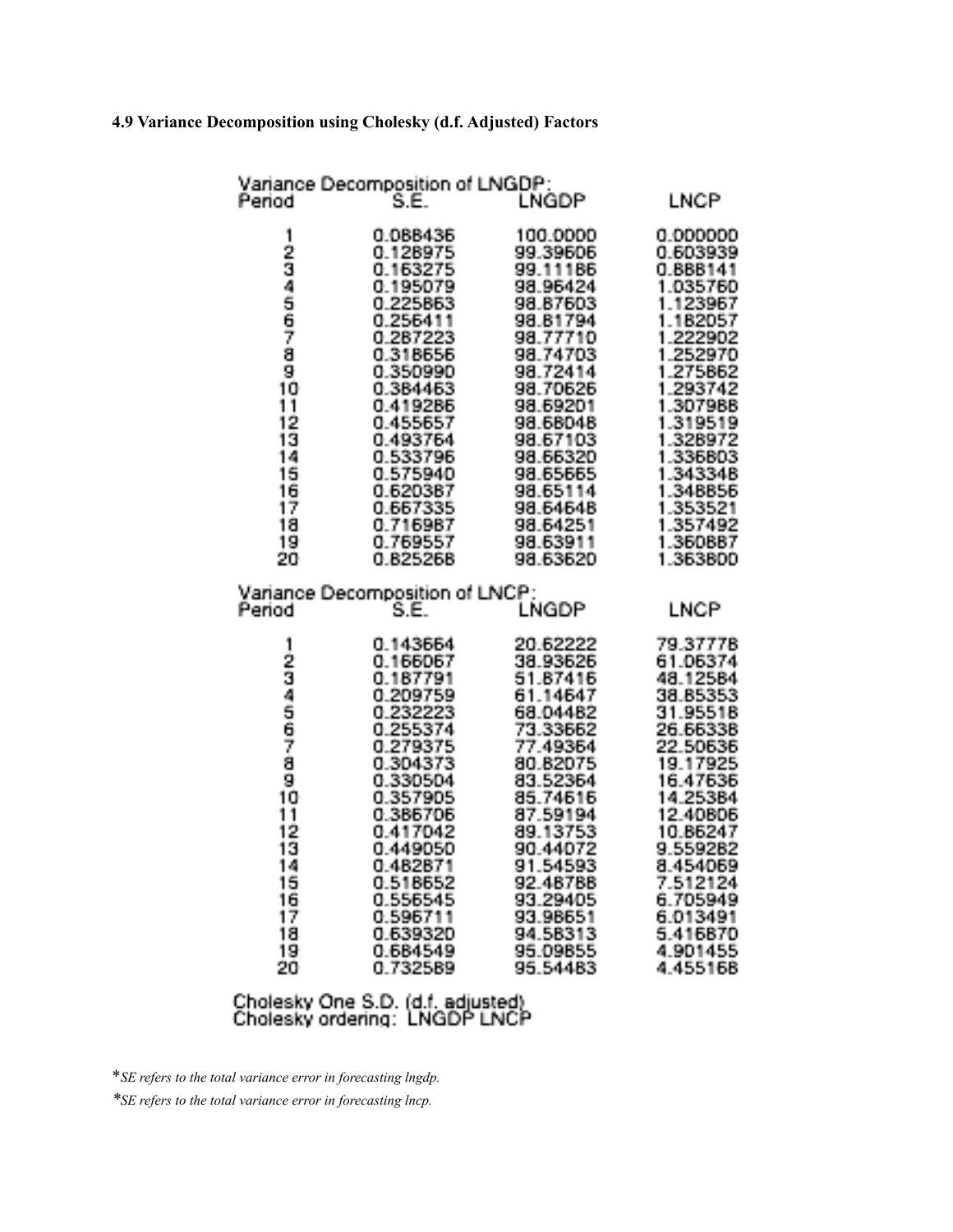# **4.10.1 Response Functions (IRFs) for lngdp**

| Response of LNGDP:<br>Period | LNGDP                    | LNCP                  |
|------------------------------|--------------------------|-----------------------|
| 1                            | 0.088436                 | 0.000000<br>(0.00000) |
| 2                            | (0.01977)<br>0.093344    | 0.010023              |
| 3                            | (0.02183)<br>0.099437    | (0.02432)<br>0.01167  |
| 4                            | (0.02494)<br>0.1060      | (0.0281<br>0.0125-    |
| 5                            | (0.02916)<br>0.113044    | (0.0301<br>0.01338    |
| 6                            | (0.03451)<br>0.120536    | (0.0320)<br>0.014275  |
|                              | (0.04098)                | (0.03410)             |
| 7                            | 0.128525<br>(0.04858)    | 0.015222<br>(0.03628) |
| 8                            | 0.137044<br>(0.05732)    | 0.016230<br>(0.03863) |
| 9                            | 0.146127<br>(0.06727)    | 0.017306<br>(0.04114  |
| 10                           | 0.155812<br>(0.07849)    | 0.018453<br>(0.04384) |
| 11                           | 0.166138<br>(0.09107)    | 0.019676<br>(0.04673) |
| 12                           | 0.177150                 | 0.020980              |
| 13                           | $(0.10510)$<br>0.188891  | (0.04984)<br>0.022371 |
| 14                           | (0.12071)<br>0.201410    | (0.05317)<br>0.023853 |
| 15                           | (0.13803)<br>0.214759    | (0.05676)<br>0.025434 |
| 16                           | (0.15719)<br>0.228993    | (0.0606)<br>0.027120  |
| 17                           | ĆΟ<br>.17837<br>0.244170 | (0.06474)<br>0.028918 |
| 18                           | (0.20173)<br>0.260353    | (0.06919)<br>0.030834 |
| 19                           | (0.22746)<br>0.277609    | (0.07398)<br>0.032878 |
|                              | (0.25576)                | (0.07913)             |
| 20                           | 0.296008<br>(0.28687)    | 0.035057<br>(0.08467) |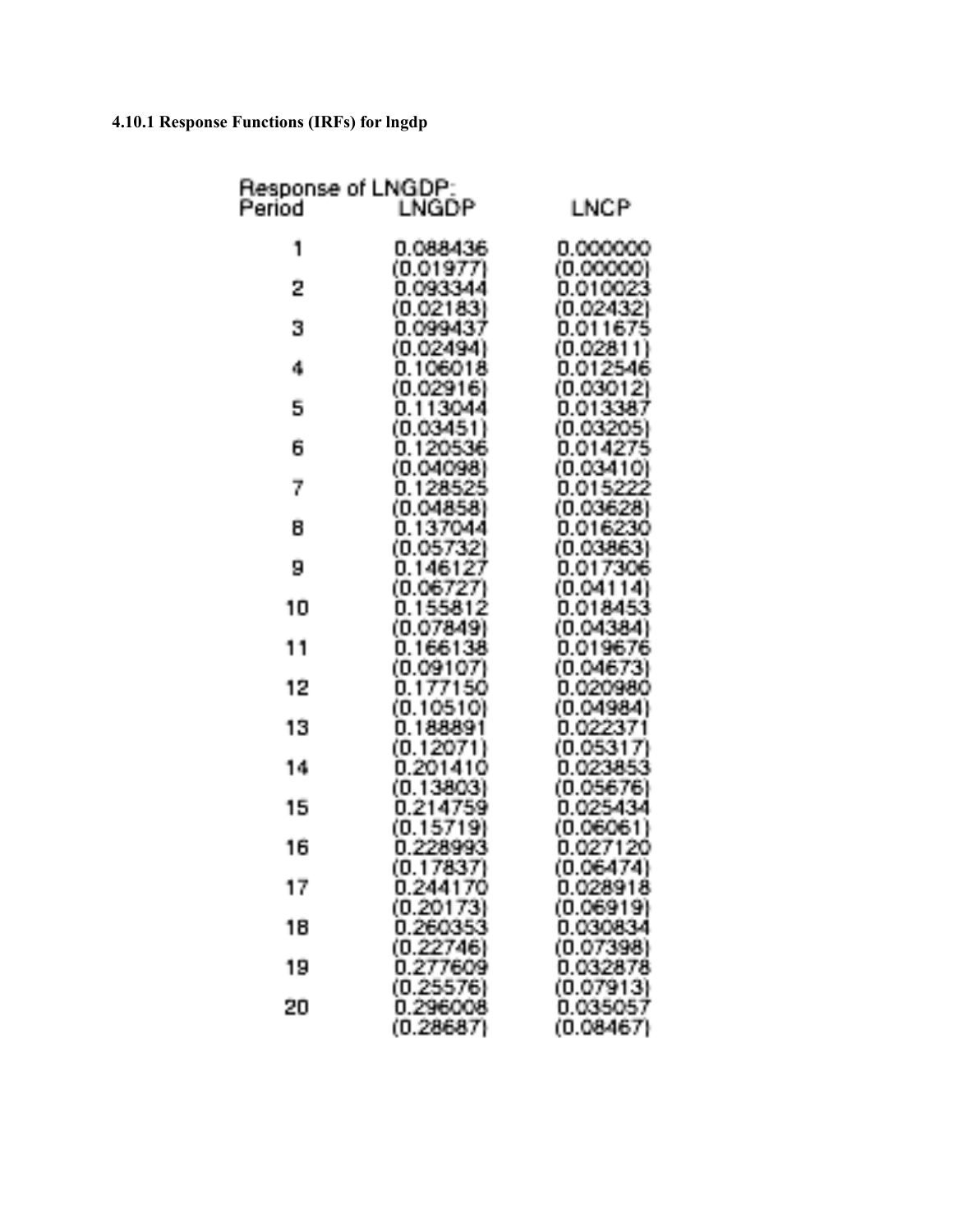# **4.10.2 Response Functions (IRFs) for lncp**

|    | Response of LNCP:<br>Period    LNGDP |                       |
|----|--------------------------------------|-----------------------|
|    |                                      | <b>LNCP</b>           |
| 1  | 0.065240                             | 0.127996              |
|    | (0.04302)                            | (0.02862)             |
| 2  | 0.080509                             | 0.021384              |
|    | (0.02125)                            | (0.03963)             |
| 3  | 0.086923                             | 0.011462              |
|    | (0.02316)                            | (0.02559)             |
| 4  | 0.092790                             | 0.01110               |
|    | (0.02680)                            | (0.02641)             |
| 5  | 0.098951<br>(0.03146)                | 0.01173<br>(0.02807)  |
| 6  | 0.105510                             | 0.01249               |
|    | (0.03711)                            | (0.0298)              |
| 7  | 0.112503                             | 0.013324              |
|    | (0.04374)                            | (0.03178)             |
| 8  | 0.119960                             | 0.014207              |
|    | (0.05138)                            | (0.03383)             |
| 9  | 0.127910                             | 0.015149              |
|    | (0.06008)                            | (0.0360)              |
| 10 | 0.136388                             | 0.01615               |
|    | (0.06990)                            | (0.03840)             |
| 11 | 0.145427                             | 0.01722<br>(0.04093)  |
| 12 | (0.08091)<br>0.155066                | 0.01834               |
|    | (0.09321)                            | (0.0436)              |
| 13 | 0.165344                             | 0.01958               |
|    | (0.10689)                            | (0.04658)             |
| 14 | 0.176302                             | 0.020880              |
|    | (0.12207)                            | (0.04971              |
| 15 | 0.18798                              | 0.0222                |
|    | (0.13887)                            | (0.0530               |
| 16 | 0.200446                             | 0.02373               |
|    | (0.15743)                            | (0.0567               |
| 17 | 0.21373                              | 0.02531               |
|    | (0.17791)<br>0.227897                | (0.06061)<br>0.026990 |
| 18 | (0.2004)                             | (0.06480)             |
| 19 | በ 243)                               | 0.028779              |
|    |                                      | (0.0693               |
| 20 |                                      | 0.030687              |
|    | (0.252                               | (0.07417)             |

Cholesky One S.D. (d.f. adjusted)<br>Cholesky ordering: LNGDP LNCP<br>Standard errors: Analytic